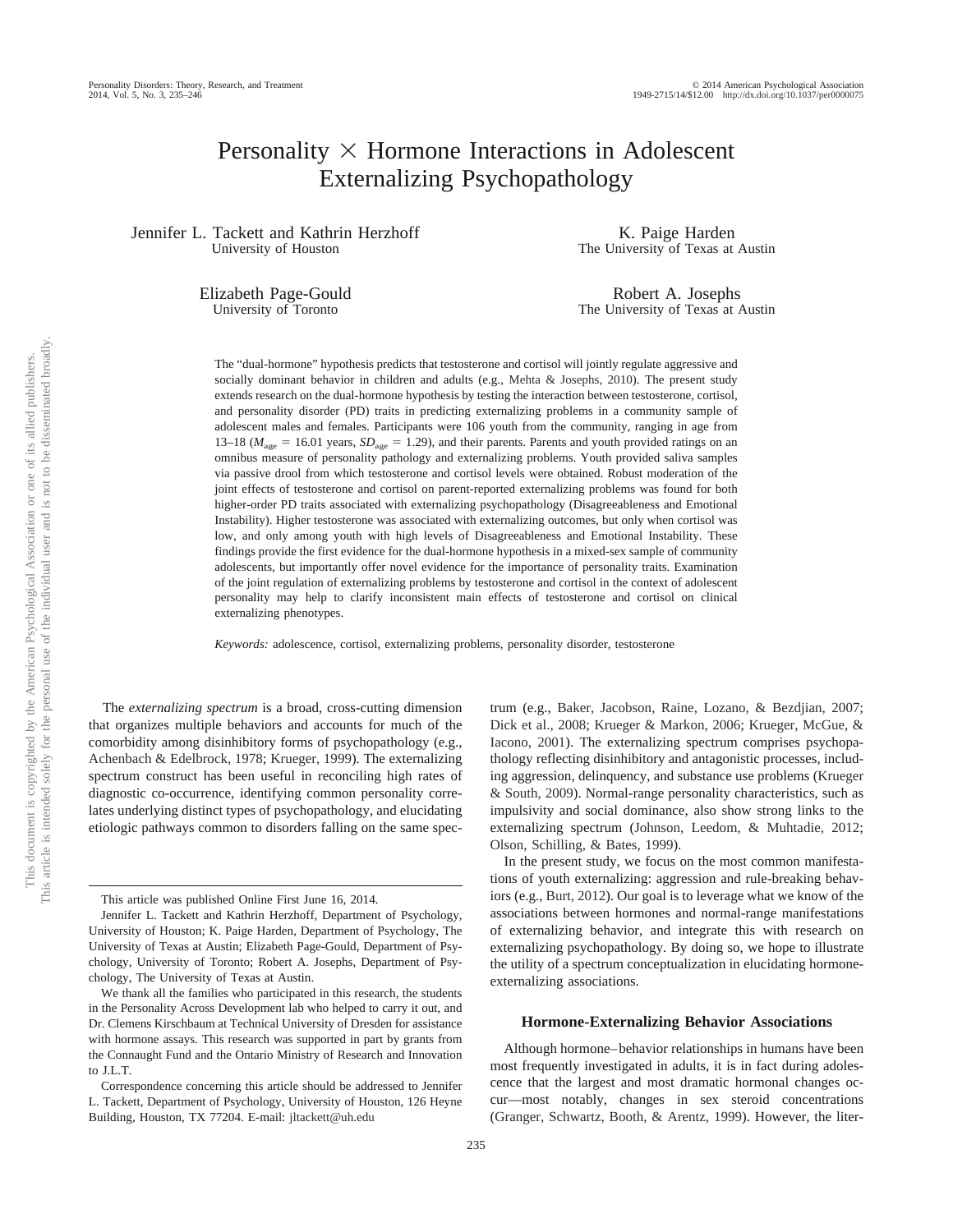ature exploring hormone-externalizing behavior associations has revealed mixed findings in both adolescents and adults (Archer, Graham-Kevan, & Davies, 2005).

One possible reason for these mixed findings is attributable to an historical emphasis on single hormones in behavioral studies. Recently, researchers have begun examining *joint* hormonal regulation of behavior. For example, a growing literature supports the joint regulation of normal-range socially dominant behavior by two hormones—testosterone and cortisol—such that higher levels of testosterone (T) are associated with more socially dominant behavior, but only among individuals with low levels of cortisol (C – Mehta & Josephs, 2010; van Honk, Harmon-Jones, Morgan, & Schutter, 2010; but see Denson, Mehta, & Tan, 2013). T and C, which are the outputs of distinct endocrine systems (the hypothalamic-pituitary-gonadal [HPG] and hypothalamicpituitary-adrenal [HPA] axes, respectively), are linked to many behavioral (and sometimes opposing) outcomes—such as dominance/approach (for T) versus submissiveness/withdrawal (for C). T's link to dominance is explained, in part, by its association with high reward sensitivity, low punishment sensitivity, low fear, and behavioral approach (Carré & McCormick, 2008; Mehta & Josephs, 2006; Oyegbile & Marler, 2005; van Honk et al., 2004), whereas C's link to submissiveness can be understood by its association with high fear, high punishment sensitivity, and behavioral withdrawal (Schulkin, 2007; Schulkin, Gold, & McEwen, 1998). Further, evidence shows that C is associated with suppression of HPG axis activity, inhibition of T on target tissues, counterregulation of the prefrontal-cortex-amygdala circuit that is modulated by T—all of which suggest the possibility that the HPA and HPG axes act on behavior interdependently (Burnstein, Maiorino, Dai, & Cameron, 1995; Chen, Wang, Yu, Liu, & Pearce, 1997; Denson, Ronay, von Hippel, & Schira, 2013; Johnson, Kamilaris, Chrousos, & Gold, 1992; Smith, Syms, Nag, Lerner, & Norris, 1985; Tilbrook, Turner, & Clarke, 2000; Urry et al., 2006).

Understanding the interplay between T and C is particularly important in predicting aggressive behavior, which emerges as a result of high reward sensitivity/behavioral approach in the context of low inhibitory/regulatory mechanisms. Indeed, support for this "dual hormone hypothesis" (Mehta & Josephs, 2010) has emerged in the prediction of aggressive behaviors in clinical samples of male adolescents, with some support for the prediction of rulebreaking behaviors as well (Dabbs, Jurcovic, & Frady, 1991; Popma et al., 2007), and in the prediction of psychopathic traits in nonclinical adult samples (examining C reactivity rather than basal C; Glenn, Raine, Schug, Gao, & Granger, 2011). In addition to aggressive behavior, which is often considered pathological, "normal" behaviors that reflect social dominance, such as competitiveness and leadership, are associated with interactive effects of T and C (Mehta & Josephs, 2010; Glenn et al., 2011; Denson, Mehta, et al., 2013). The current study aims to test, for the first time, whether the interactive effects of C and T are associated with adolescent externalizing problems (i.e., rule-breaking and aggressive behaviors) in a mixed-sex community sample, and also to test the novel hypothesis that this interactive effect is moderated by pathological personality traits. Specifically, we aim to extend this line of research by examining the potential moderating role of individual personality characteristics on these joint hormone effects.

# **Personality as a Psychological Context for Hormone-Externalizing Behavior Associations**

Personality traits— broad individual patterns of thoughts, feelings, and behavior (Allport, 1937)—are highly relevant when exploring the emergence, development, and consequences of psychopathology (Tackett, 2006; Widiger & Smith, 2008). In support of this, recent studies have reported the value of personality traits as an elucidating context for investigating associations between biological indicators and psychopathology (e.g., DeYoung & Clark, 2012), including work that has specifically focused on single hormone-psychopathology associations (Davies, Sturge-Apple, & Cicchetti, 2011; Gunnar, Kryzer, van Ryzin, & Phillips, 2011; Tackett, Kushner, et al., 2014). The current study proposes to examine the moderating influence of personality traits (specifically, personality disorder [PD] traits) on hormone-externalizing behavior associations in adolescents.

Obviously, not all PD traits should be associated with hormonal activity, and certainly, even fewer are likely to be associated with both T and C. One major advantage of PD trait models is their dimensional nature, which captures clinical *and* subclinical variance in pathology domains across different populations (e.g., clinical vs. nonclinical, juveniles vs. adults), as opposed to measures that focus on discrete "extremes" of behavior (Tackett, Balsis, Oltmanns, & Krueger, 2009). Indeed, PD trait models recently have been empirically derived within child and adolescent samples (De Clercq, De Fruyt, Van Leeuwen, & Mervielde, 2006), offering an important opportunity to begin examining personality moderation of hormone– behavior relationships at earlier developmental stages.

Although the study is largely breaking new ground, we can nonetheless formulate some general, tentative hypotheses based on previous literature. Specifically, previous research on personality– psychopathology associations highlights those traits most relevant for the youth externalizing spectrum, whereas previous work on individual differences moderation of hormone-psychopathology associations in youth provides some indication about the expected directionality of these effects. Robust evidence supports the association of the higher-order personality traits of agreeableness, conscientiousness, and neuroticism with externalizing behaviors in adults (Jones, Miller, & Lynam, 2011; Kotov, Gamez, Schmidt, & Watson, 2010; Miller & Lynam, 2001; Trull & Sher, 1994) and youth (Lahey & Waldman, 2007; Martel, 2009; Nigg, 2006; Tackett, 2006). Further, a recent study using the same higher-order PD trait model as that used in the present study found the higher-order traits of Disagreeableness and Emotional Instability (which represent the pathological variants of agreeableness, impulsivity, and neuroticism in PD trait models) to show strong and moderate associations, respectively, with the externalizing spectrum in youth (Tackett, Herzhoff, Reardon, De Clercq, & Sharp, 2014). The few existing studies that find personality moderation of hormone– behavior associations in youth have reported that hormone– behavior associations are stronger at higher-risk levels of personality traits (Davies et al., 2011; Gunnar et al., 2011; Tackett, Kushner, et al., 2014), all of which have focused on a single hormone, C, and limited measurement of youth personality, with one exception (Tackett, Kushner, et al., 2014). This is consistent with the idea that broadly distributed personality traits moderate the threshold of clinically significant associations, allowing such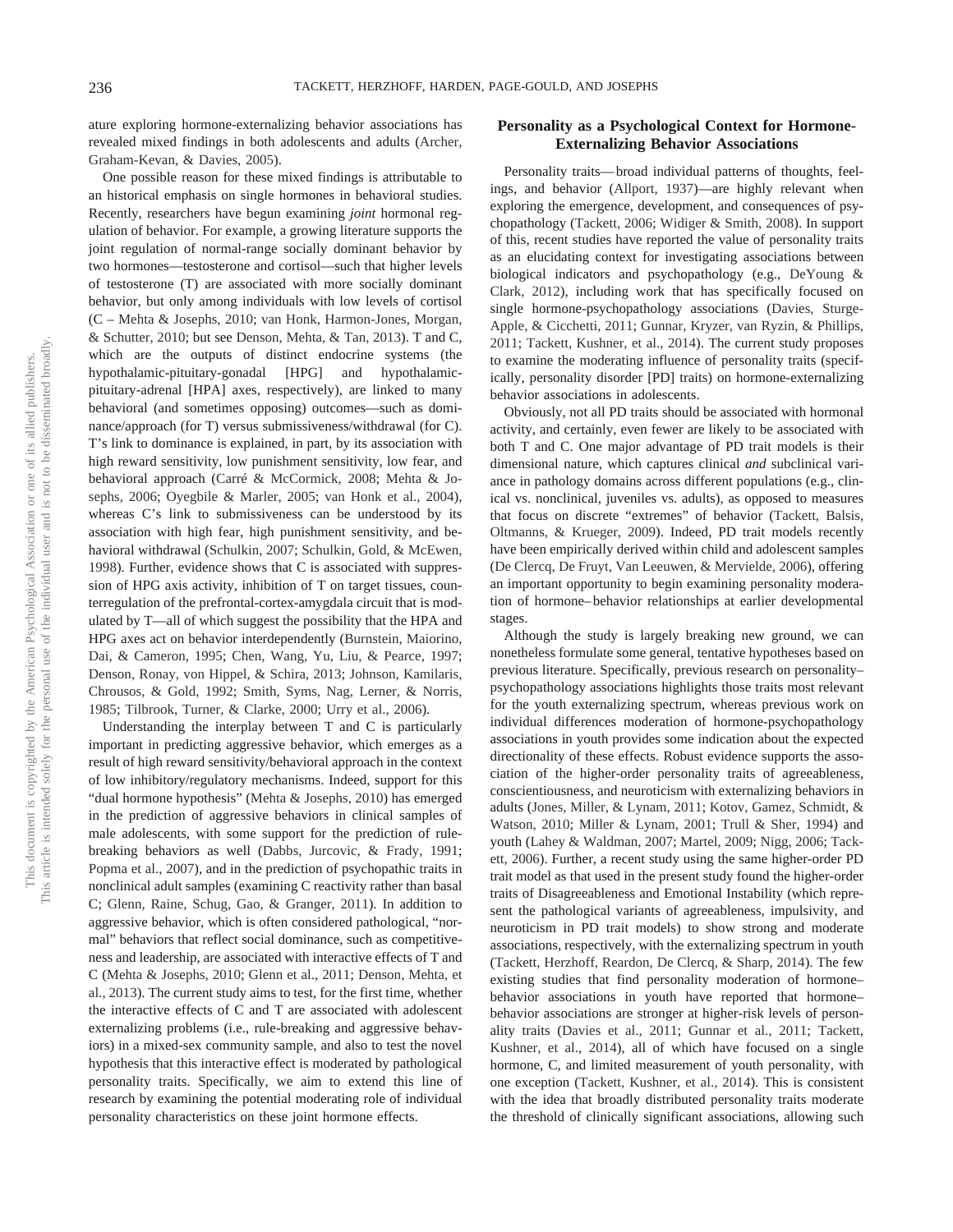associations to be detected even in more normative, generalizable samples. Thus, we hypothesized that youth with particularly high levels of trait Disagreeableness and Emotional Instability should be most likely to demonstrate the dual hormone hypothesis effects on externalizing behavior outcomes.

#### **The Present Study**

In the present study, we hypothesized that PD traits would moderate the relationship between hormone concentrations (T  $\times$ C) and externalizing problems in an adolescent community sample. At the higher-order trait level, we hypothesized that youth high on Disagreeableness and Emotional Instability traits would show a stronger association between  $T \times C$  and youth externalizing. At the lower-order trait level, we conducted follow-up exploratory analyses to offer some insight into which specific trait domains may be particularly relevant for this association. Based on previous findings (Alink et al., 2008; Archer et al., 2005; Dabbs et al., 1991; Popma et al., 2007), we did not expect to observe hormone main effects on youth externalizing problems. We examined these research questions in a mixed-sex sample of community adolescents, using both self- and parent-report of youth externalizing problems.

# **Method**

# **Participants**

Participants were 47 boys and 59 girls between the ages of 13 and 18 years ( $M_{\text{age}} = 16.01$  years,  $SD_{\text{age}} = 1.29$ ) and their parents

Table 1

(96 mothers and 10 fathers). The youth participant's ethnicity was reported by parents and youth as follows: 74.5% White, 12.3% Other, 6.6% Asian, 4.7% African Canadian, 0.9% Latino/Latina, and 0.9% Pacific Islander. On average, parents reported a total average annual household income in the 70,001 to 80,000 Canadian dollars bracket and 87.7% of parents reported having a degree from a 4-year college or more, 6.6% reported some college education, and 5.7% reported high school graduate without college education. Exclusion criteria for youth and parent participants included lack of English fluency, or a history of mental retardation, autism, or schizophrenia in the target youth. Participants were recruited from a sample that had previously participated in a study on child personality and psychopathology (response rate for follow-up participation was 80%, with 72% of this sample participating in the lab portion of the study). For their participation, adolescent participants were reimbursed with a gift card and parents with 50 Canadian dollars. All study methods and materials were approved by the university office of research ethics. Parents and adolescents provided informed consent/assent before the study.

## **Materials**

Table 1 presents sample items and internal consistencies for all scales and subscales for both parent- and youth-report.

**Dimensional Personality Symptom Itempool (DIPSI).** The DIPSI (De Clercq et al., 2006) was used to assess youth's personality pathology traits by parent- and self-report. The DIPSI is an empirically derived measure of personality pathology traits origi-

*Sample Items and Internal Consistencies for Personality Pathology Traits and Externalizing Problems*

|                               |                                                           | Cronbach's $\alpha$ |       |
|-------------------------------|-----------------------------------------------------------|---------------------|-------|
| Variable                      | Sample items                                              | Parent              | Youth |
| <b>Externalizing Problems</b> |                                                           | .90                 | .90   |
| DIPSI higher-order            |                                                           |                     |       |
| Disagreeableness              |                                                           | .98                 | .97   |
| <b>Emotional Instability</b>  |                                                           | .97                 | .97   |
| DIPSI lower-order             |                                                           |                     |       |
| <b>Hyperexpressive Traits</b> | Exhibits his/her feelings at all occasions                | .89                 | .83   |
| <b>Hyperactive Traits</b>     | Can never sit still                                       | .79                 | .80   |
| Dominance-Egocentrism         | Manipulates other children repeatedly to have his/her way | .84                 | .81   |
| Impulsivity                   | Acts constantly without considering the consequences      | .88                 | .81   |
| Irritable-Aggressive Traits   | Gets easily irritated                                     | .92                 | .91   |
| <b>Disorderliness</b>         | Never takes care of his/her belongings                    | .90                 | .85   |
| Distraction                   | Never finishes his/her work                               | .89                 | .85   |
| Risk Taking                   | Likes to take risks                                       | .83                 | .89   |
| Narcissistic Traits           | Considers him/herself more worthy than others             | .85                 | .85   |
| Affective Lability            | His/her feelings towards others are constantly changing   | .90                 | .89   |
| Resistance                    | Breaks rules all the time, both at school and at home     | .85                 | .83   |
| Lack of Empathy               | Feels no emotions when other children get hurt            | .87                 | .86   |
| Dependency                    | Needs someone around all the time                         | .86                 | .84   |
| <b>Anxious Traits</b>         | Panics very easily                                        | .91                 | .86   |
| Lack of Self-Confidence       | Always has doubts about him/herself                       | .73                 | .84   |
| <b>Insecure Attachment</b>    | Often clings to other people                              | .55                 | .58   |
| Submissiveness                | Obeys other children all the time                         | .81                 | .85   |
| Ineffective Coping            | Is very sensitive to stress                               | .91                 | .92   |
| Separation Anxiety            | Constantly fears being on his/her own one day             | .87                 | .75   |
| Depressive Traits             | Often feels empty inside                                  | .78                 | .83   |
| Inflexibility                 | Cannot adjust to sudden changes in plans                  | .92                 | .82   |

*Note.* DIPSI = Dimensional Personality Symptom Itempool (De Clercq et al., 2006).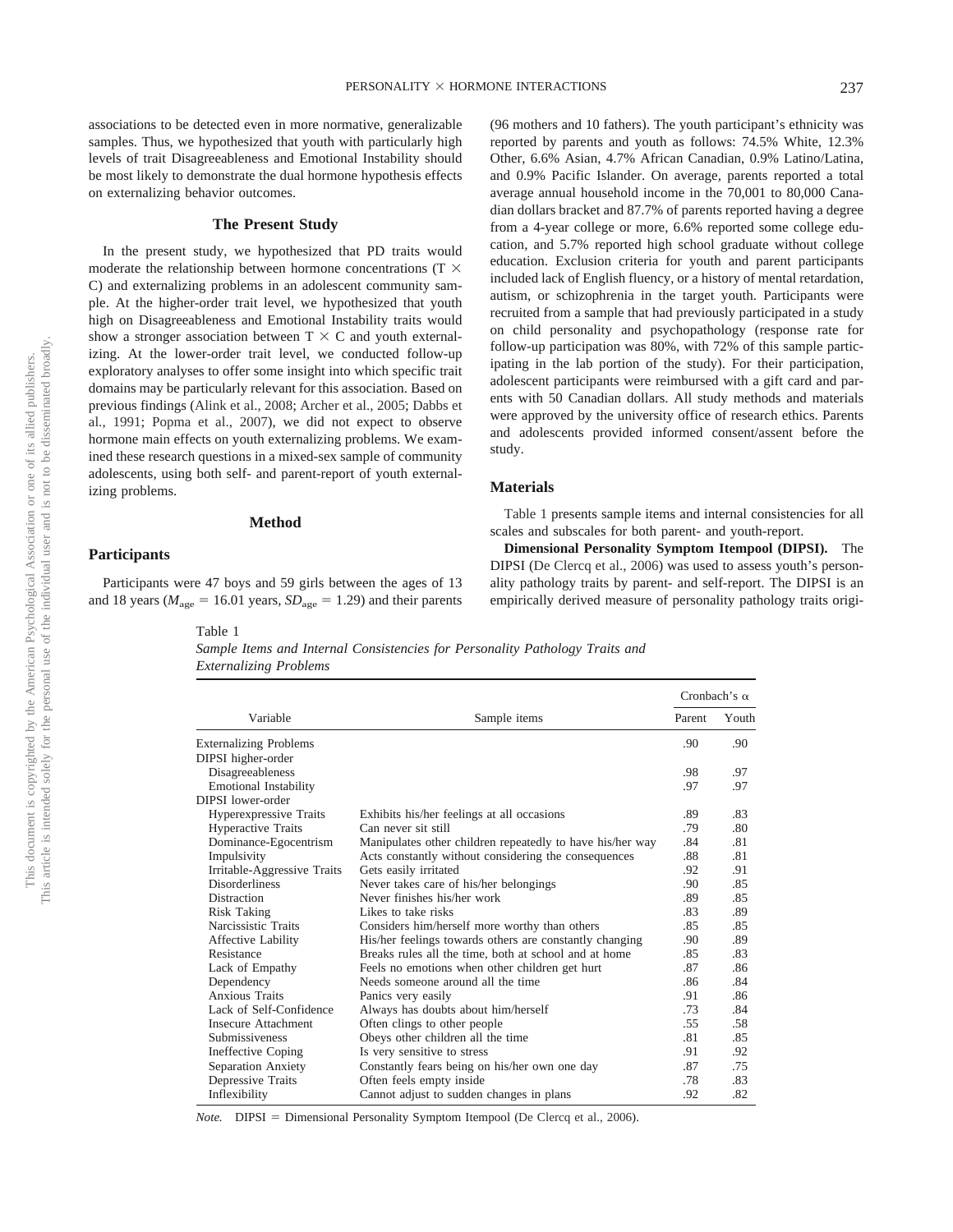nally developed in Dutch and more recently validated in an English translation (Tackett & De Clercq, 2009). It assesses 27 lowerorder facets that load onto four higher-order factors. Youth and parents were asked to indicate the degree to which a statement is characteristic of the youth on a scale from 1 (*not characteristic*) to 5 (*highly characteristic*). Analyses focused on two of the higherorder trait dimensions: Disagreeableness and Emotional Instability; the 12 Disagreeableness facets, and the 9 Emotional Instability facets (see Table 1).

**Child Behavior Checklist (CBCL) and Youth Self Report (YSR).** The CBCL and YSR (Achenbach & Rescorla, 2001) were used to assess youth's Externalizing Problems by parent- and self-report. The CBCL and YSR are widely used questionnaire measures of child problem behaviors. They assess seven narrowband problem behavior scales of which five load onto the two broadband Externalizing and Internalizing Problems scales. Youths and parents were asked to indicate how true a problem behavior was for the youth in the past 6 months on a scale from 0 (*not true* [*as far as you know*]) to 2 (*very true or often true*). Analyses focused on the broadband Externalizing Problems scale (see Table 1).

**Cortisol and testosterone.** C and T were measured one time, using passive-drool.<sup>1</sup> After collection, saliva samples were frozen at  $-20$  °C until they were shipped on dry ice to Clemens Kirschbaum's laboratory at Technical University of Dresden for analyses of hormone concentrations. After thawing, saliva was centrifuged at 3,000 rpm for 5 min, which resulted in a clear supernatant of low viscosity. Salivary concentrations were measured using commercially available chemiluminescence-immunoassays with high sensitivity (IBL International, Hamburg, Germany). The intra- and interassay coefficients for C and T were each below 8%.

#### **Procedure**

To limit the influence of menstrual variation on hormone levels, saliva samples from women were collected during the follicular period of their menstrual cycle (i.e., first 10 days) starting from and including the first day of menstruation. To limit the influence of diurnal variation on hormonal levels, samples were collected between noon and sundown (Kirschbaum & Hellhammer, 1994). Participants were asked to not eat or drink for at least two hours and to not smoke for at least four hours before their session. Immediately after they gave consent upon arriving to the lab, participants were asked to rinse out their mouth with water and drink a small cup of water. After 30 minutes of sedentary activities such as answering demographic questions and completing questionnaires, participants were asked to drool through a sanitary straw into a 2-ml vial. Caregivers completed their questionnaires in a separate room at the laboratory. The complete study took approximately 2.5 hours and included additional behavioral tasks and questionnaires.

#### **Results**

#### **Descriptive Statistics and Correlations**

Examination of variable frequencies revealed one extreme value for C that was Winsorized before analyses. Means and standard deviations for all personality pathology variables, the Externalizing Problems variable, C, T, and age are presented in Table 2. For further analyses, C and T were log-transformed to more closely approximate normally distributed variables. Specifically, initial skew values for C  $(1.43)$  and T  $(2.25)$  improved following a log transformation ( $-0.29$  and  $-0.33$ ). Given that boys ( $M = 35.83$ ,  $SD = 30.37$ ) had significantly higher testosterone levels than did girls ( $M = 7.81$ ,  $SD = 7.72$ ),  $t(50.75) = 6.17$ ,  $p < .001$ , T values were standardized within sex, consistent with previous research (Josephs et al., 2006; Mehta & Beer, 2010; Mehta & Josephs, 2010; Mehta, Wuehrmann, & Josephs, 2009; Newman et al., 2005; Zyphur, Narayanan, Koh, & Koh, 2009). In addition, we report Pearson correlations between higher-order DISPI factors, all 12 Disagreeableness facets, and all 9 Emotional Instability facets with Externalizing Problems and transformed values for C and T in Table 2. As expected, these correlations revealed little evidence for main effects between T and C and Externalizing Problems.

All independent variables were standardized to test the hypothesis of a  $T \times C \times PD$  trait interaction predicting Externalizing Problems. To test this hypothesis, age, sex, and time of waking were entered first into hierarchical regression analyses, followed by T values, C values, and the PD trait at Step 2, the 2-way interaction terms between T, C, and the PD trait at Step 3, and the 3-way interaction term between T, C, and the PD trait at Step 4, in predicting Externalizing Problems. Analyses were conducted separately by parent and youth report (see Table 3). Analyses revealed multiple significant interactions but only for parent-reported Externalizing Problems (unless stated otherwise, the significance level was corrected to  $\alpha = .01$ , due to the number of tests performed). These significant interactions were probed using simple slope analyses at C levels 1 *SD* below and above the mean using Hayes' (2013) PROCESS modeling and are described separately by DIPSI higher-order factors, Disagreeableness facets, and Emotional Instability facets.

To examine the robustness of these findings, we also ran analyses (a) separately for males and females, and accounting for the following covariates: (b) time of testing and pubertal status measured using the Physical Development Scale (Petersen, Crockett, Richards, & Boxer, 1988), (c) Internalizing Problems measured using the CBCL (Achenbach & Rescorla, 2001), and (d) either Disagreeableness when examining the 3-way interaction with Emotional Instability or Emotional Instability when examining the 3-way interaction with Disagreeableness. Findings from all of these analyses confirmed the overall pattern of results, supporting the robustness of our main findings reported below.

# **T** - **C Interaction Effects Moderated by DIPSI Higher-Order Factors**

Disagreeableness ( $\beta = -0.25$ ,  $t(95) = -4.52$ ,  $p < .001$ ) and Emotional Instability ( $\beta = -0.29$ ,  $t(95) = -3.29$ ,  $p = .001$ )

 $1$ <sup>1</sup> There is some evidence pointing to the temporal stability of T (Kreuz & Rose, 1972; Liening et al., 2010; Sellers, Mehl, & Josephs, 2007) and more recently, C (Liening et al., 2010), as well as evidence that one-time hormone measures can reliably predict outcomes such as marital status (Booth & Dabbs, 1993; Gettler, McDade, & Kuzawa, 2011), physiological reactivity to environmental threat (Josephs, Sellers, Newman, & Mehta, 2006; Mehta, Jones, & Josephs, 2008; Newman, Sellers, & Josephs, 2005), aggression (Ehrenkranz, Bliss, & Sheard, 1974, but see, Tremblay et al., 1998), and social dominance (Ehrenkranz et al., 1974; Mehta & Josephs, 2010; Tremblay et al., 1998).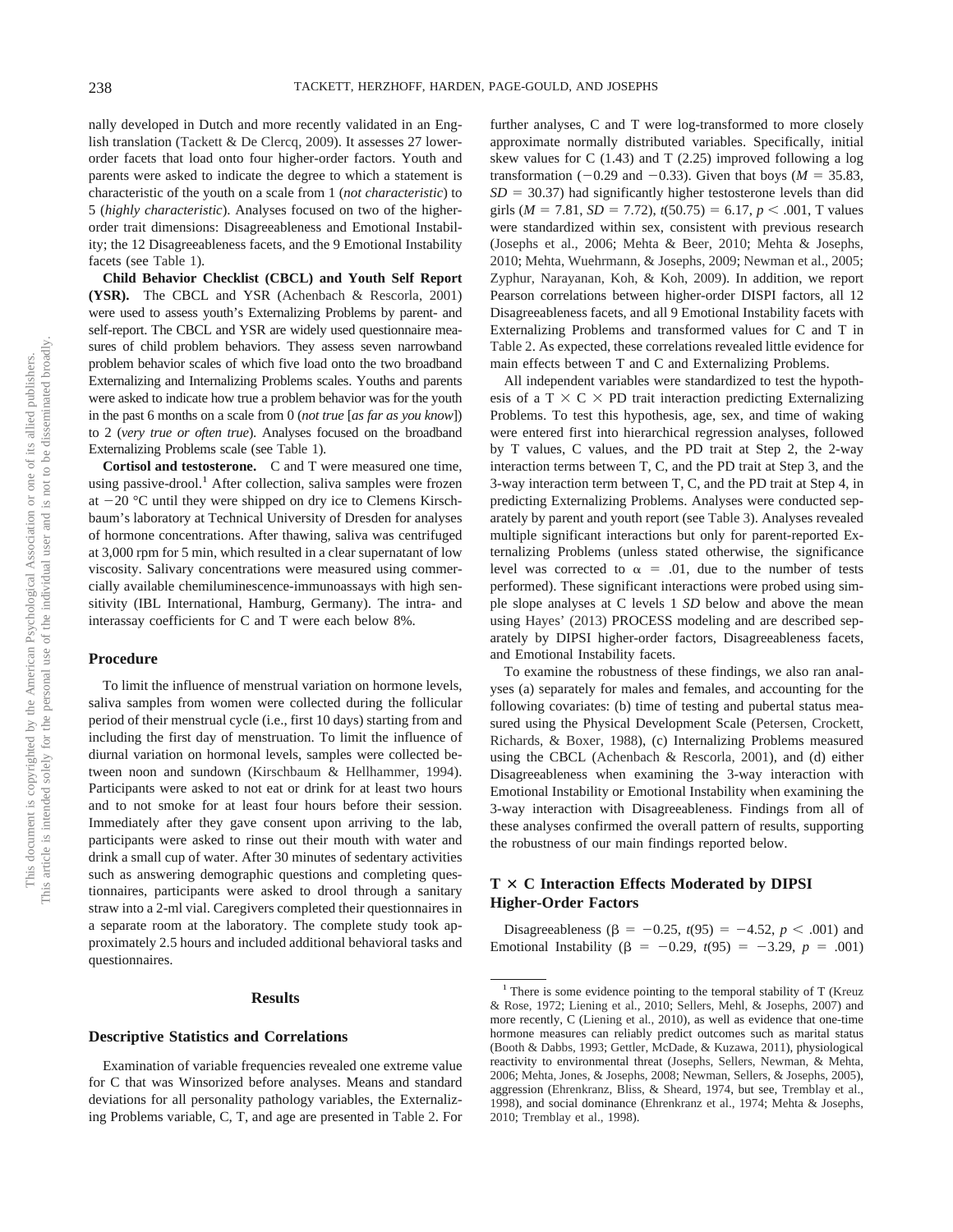| Table 2                                                                            |
|------------------------------------------------------------------------------------|
| Means, Standard Deviations, and Correlations Between Personality Pathology Traits, |
| Externalizing Problems, and Testosterone and Cortisol                              |

| Testosterone <sup>a</sup><br>Cortisol <sup>a</sup><br>Variable<br>SD<br>M<br>16.01<br>1.29<br>Age<br>20.24<br>25.15<br>Cortisol (nmol/l)<br>3.59<br>5.63<br><b>Externalizing Problems</b><br>6.57<br>7.24<br>.03<br>$-.02$<br>DIPSI higher-order factors<br>Disagreeableness<br>1.68<br>0.59<br>.00<br>$-.08$<br>Emotional Instability<br>1.52<br>$-.03$<br>.01<br>0.56<br>DIPSI lower-order factors<br>Hyperexpressive Traits<br>.00<br>$-.07$<br>1.63<br>0.73<br>$-.02$<br>Hyperactive Traits<br>1.83<br>0.72<br>$-.02$<br>Dominance-Egocentrism<br>1.74<br>0.71<br>.05<br>$-.14$<br>Impulsivity<br>1.63<br>0.86<br>.08<br>.04<br>Irritable-Aggressive Traits<br>1.61<br>0.75<br>$-.02$<br>.01<br>Disorderliness<br>$-.10$<br>2.22<br>0.95<br>.00<br>Distraction<br>1.54<br>0.70<br>.12<br>$-.06$<br>$-.09$<br>1.55<br>0.62<br>$-.13$<br>Risk Taking<br>Narcissistic Traits<br>1.92<br>0.66<br>$-.10$<br>$-.07$<br>Affective Lability<br>1.76<br>0.86<br>.01<br>.01<br>1.38<br>$-.03$<br>$-.19*$<br>Resistance<br>0.63<br>Lack of Empathy<br>1.37<br>0.53<br>$-.02$<br>$-.08$<br>Dependency<br>1.36<br>$-.03$<br>$-.02$<br>0.63<br><b>Anxious Traits</b><br>1.52<br>0.72<br>.03<br>.04<br>Lack of Self-Confidence<br>1.51<br>$-.10$<br>.00<br>0.63<br><b>Insecure Attachment</b><br>1.59<br>0.64<br>$-.11$<br>.03<br>1.51<br>0.57<br>.06<br>$-.01$<br>Submissiveness<br>$-.02$<br>Ineffective Coping<br>1.90<br>0.86<br>.05<br>Separation Anxiety<br>1.27<br>0.63<br>$-.02$<br>.04<br>$-.01$<br>Depressive Traits<br>1.45<br>0.66<br>.00<br>Inflexibility<br>1.53<br>0.73<br>$-.02$<br>$-.08$<br>Youth-reports on<br>Externalizing problems<br>8.95<br>$-.07$<br>.04<br>11.68<br>DIPSI higher-order factors<br>Disagreeableness<br>2.13<br>0.61<br>$-.05$<br>.15<br>Emotional Instability<br>2.05<br>0.64<br>$-.03$<br>.16<br><b>DIPSI</b> lower-order factors<br>2.24<br>.01<br>.03<br>Hyperexpressive Traits<br>0.81<br>Hyperactive Traits<br>2.48<br>$-.07$<br>0.80<br>.17<br>Dominance-Egocentrism<br>2.25<br>$-.12$<br>$-.01$<br>0.74<br>Impulsivity<br>1.93<br>$-.04$<br>.11<br>0.83<br>Irritable-Aggressive<br>1.88<br>0.78<br>$-.09$<br>$.24*$<br><b>Disorderliness</b><br>2.44<br>$-.02$<br>$.21*$<br>0.85<br>Distraction<br>2.03<br>.05<br>.18<br>0.74<br><b>Risk Taking</b><br>2.41<br>0.90<br>$-.04$<br>$-.01$<br>Narcissistic Traits<br>2.50<br>0.82<br>$-.02$<br>$-.04$<br>$25***$<br>2.20<br>1.04<br>$-.06$<br>Affective Lability<br>Resistance<br>0.71<br>$-.04$<br>.07<br>1.65<br>Lack of Empathy<br>1.54<br>0.53<br>$-.04$<br>.14<br>1.90<br>Dependency<br>0.79<br>.00<br>.14<br><b>Anxious Traits</b><br>2.22<br>0.90<br>$-.17$<br>.11<br>Lack of Self-Confidence<br>2.09<br>0.92<br>$-.07$<br>.06<br><b>Insecure Attachment</b><br>2.06<br>0.71<br>$.08\,$<br>.16<br>Submissiveness<br>1.92<br>0.73<br>$.08\,$<br>$.23*$<br>Ineffective Coping<br>2.41<br>0.97<br>$-.08$<br>$.22*$<br>Separation Anxiety<br>1.64<br>0.79<br>.00<br>$-.03$<br>Depressive Traits<br>2.13<br>0.93<br>.01<br>.13<br>$-.01$<br>.08<br>Inflexibility<br>2.11<br>0.73 |                      |  | Correlations |  |  |
|----------------------------------------------------------------------------------------------------------------------------------------------------------------------------------------------------------------------------------------------------------------------------------------------------------------------------------------------------------------------------------------------------------------------------------------------------------------------------------------------------------------------------------------------------------------------------------------------------------------------------------------------------------------------------------------------------------------------------------------------------------------------------------------------------------------------------------------------------------------------------------------------------------------------------------------------------------------------------------------------------------------------------------------------------------------------------------------------------------------------------------------------------------------------------------------------------------------------------------------------------------------------------------------------------------------------------------------------------------------------------------------------------------------------------------------------------------------------------------------------------------------------------------------------------------------------------------------------------------------------------------------------------------------------------------------------------------------------------------------------------------------------------------------------------------------------------------------------------------------------------------------------------------------------------------------------------------------------------------------------------------------------------------------------------------------------------------------------------------------------------------------------------------------------------------------------------------------------------------------------------------------------------------------------------------------------------------------------------------------------------------------------------------------------------------------------------------------------------------------------------------------------------------------------------------------------------------------------------------------------------------------------------------------------------------------------------------------------------------------------------------------------------------------------------------------------------------------------------------------------------------------------------------------------------------------------------------------------------------------------------------------------------------------------------------------------|----------------------|--|--------------|--|--|
|                                                                                                                                                                                                                                                                                                                                                                                                                                                                                                                                                                                                                                                                                                                                                                                                                                                                                                                                                                                                                                                                                                                                                                                                                                                                                                                                                                                                                                                                                                                                                                                                                                                                                                                                                                                                                                                                                                                                                                                                                                                                                                                                                                                                                                                                                                                                                                                                                                                                                                                                                                                                                                                                                                                                                                                                                                                                                                                                                                                                                                                                      |                      |  |              |  |  |
|                                                                                                                                                                                                                                                                                                                                                                                                                                                                                                                                                                                                                                                                                                                                                                                                                                                                                                                                                                                                                                                                                                                                                                                                                                                                                                                                                                                                                                                                                                                                                                                                                                                                                                                                                                                                                                                                                                                                                                                                                                                                                                                                                                                                                                                                                                                                                                                                                                                                                                                                                                                                                                                                                                                                                                                                                                                                                                                                                                                                                                                                      |                      |  |              |  |  |
|                                                                                                                                                                                                                                                                                                                                                                                                                                                                                                                                                                                                                                                                                                                                                                                                                                                                                                                                                                                                                                                                                                                                                                                                                                                                                                                                                                                                                                                                                                                                                                                                                                                                                                                                                                                                                                                                                                                                                                                                                                                                                                                                                                                                                                                                                                                                                                                                                                                                                                                                                                                                                                                                                                                                                                                                                                                                                                                                                                                                                                                                      | Testosterone (pg/ml) |  |              |  |  |
|                                                                                                                                                                                                                                                                                                                                                                                                                                                                                                                                                                                                                                                                                                                                                                                                                                                                                                                                                                                                                                                                                                                                                                                                                                                                                                                                                                                                                                                                                                                                                                                                                                                                                                                                                                                                                                                                                                                                                                                                                                                                                                                                                                                                                                                                                                                                                                                                                                                                                                                                                                                                                                                                                                                                                                                                                                                                                                                                                                                                                                                                      |                      |  |              |  |  |
|                                                                                                                                                                                                                                                                                                                                                                                                                                                                                                                                                                                                                                                                                                                                                                                                                                                                                                                                                                                                                                                                                                                                                                                                                                                                                                                                                                                                                                                                                                                                                                                                                                                                                                                                                                                                                                                                                                                                                                                                                                                                                                                                                                                                                                                                                                                                                                                                                                                                                                                                                                                                                                                                                                                                                                                                                                                                                                                                                                                                                                                                      | Parent-reports on    |  |              |  |  |
|                                                                                                                                                                                                                                                                                                                                                                                                                                                                                                                                                                                                                                                                                                                                                                                                                                                                                                                                                                                                                                                                                                                                                                                                                                                                                                                                                                                                                                                                                                                                                                                                                                                                                                                                                                                                                                                                                                                                                                                                                                                                                                                                                                                                                                                                                                                                                                                                                                                                                                                                                                                                                                                                                                                                                                                                                                                                                                                                                                                                                                                                      |                      |  |              |  |  |
|                                                                                                                                                                                                                                                                                                                                                                                                                                                                                                                                                                                                                                                                                                                                                                                                                                                                                                                                                                                                                                                                                                                                                                                                                                                                                                                                                                                                                                                                                                                                                                                                                                                                                                                                                                                                                                                                                                                                                                                                                                                                                                                                                                                                                                                                                                                                                                                                                                                                                                                                                                                                                                                                                                                                                                                                                                                                                                                                                                                                                                                                      |                      |  |              |  |  |
|                                                                                                                                                                                                                                                                                                                                                                                                                                                                                                                                                                                                                                                                                                                                                                                                                                                                                                                                                                                                                                                                                                                                                                                                                                                                                                                                                                                                                                                                                                                                                                                                                                                                                                                                                                                                                                                                                                                                                                                                                                                                                                                                                                                                                                                                                                                                                                                                                                                                                                                                                                                                                                                                                                                                                                                                                                                                                                                                                                                                                                                                      |                      |  |              |  |  |
|                                                                                                                                                                                                                                                                                                                                                                                                                                                                                                                                                                                                                                                                                                                                                                                                                                                                                                                                                                                                                                                                                                                                                                                                                                                                                                                                                                                                                                                                                                                                                                                                                                                                                                                                                                                                                                                                                                                                                                                                                                                                                                                                                                                                                                                                                                                                                                                                                                                                                                                                                                                                                                                                                                                                                                                                                                                                                                                                                                                                                                                                      |                      |  |              |  |  |
|                                                                                                                                                                                                                                                                                                                                                                                                                                                                                                                                                                                                                                                                                                                                                                                                                                                                                                                                                                                                                                                                                                                                                                                                                                                                                                                                                                                                                                                                                                                                                                                                                                                                                                                                                                                                                                                                                                                                                                                                                                                                                                                                                                                                                                                                                                                                                                                                                                                                                                                                                                                                                                                                                                                                                                                                                                                                                                                                                                                                                                                                      |                      |  |              |  |  |
|                                                                                                                                                                                                                                                                                                                                                                                                                                                                                                                                                                                                                                                                                                                                                                                                                                                                                                                                                                                                                                                                                                                                                                                                                                                                                                                                                                                                                                                                                                                                                                                                                                                                                                                                                                                                                                                                                                                                                                                                                                                                                                                                                                                                                                                                                                                                                                                                                                                                                                                                                                                                                                                                                                                                                                                                                                                                                                                                                                                                                                                                      |                      |  |              |  |  |
|                                                                                                                                                                                                                                                                                                                                                                                                                                                                                                                                                                                                                                                                                                                                                                                                                                                                                                                                                                                                                                                                                                                                                                                                                                                                                                                                                                                                                                                                                                                                                                                                                                                                                                                                                                                                                                                                                                                                                                                                                                                                                                                                                                                                                                                                                                                                                                                                                                                                                                                                                                                                                                                                                                                                                                                                                                                                                                                                                                                                                                                                      |                      |  |              |  |  |
|                                                                                                                                                                                                                                                                                                                                                                                                                                                                                                                                                                                                                                                                                                                                                                                                                                                                                                                                                                                                                                                                                                                                                                                                                                                                                                                                                                                                                                                                                                                                                                                                                                                                                                                                                                                                                                                                                                                                                                                                                                                                                                                                                                                                                                                                                                                                                                                                                                                                                                                                                                                                                                                                                                                                                                                                                                                                                                                                                                                                                                                                      |                      |  |              |  |  |
|                                                                                                                                                                                                                                                                                                                                                                                                                                                                                                                                                                                                                                                                                                                                                                                                                                                                                                                                                                                                                                                                                                                                                                                                                                                                                                                                                                                                                                                                                                                                                                                                                                                                                                                                                                                                                                                                                                                                                                                                                                                                                                                                                                                                                                                                                                                                                                                                                                                                                                                                                                                                                                                                                                                                                                                                                                                                                                                                                                                                                                                                      |                      |  |              |  |  |
|                                                                                                                                                                                                                                                                                                                                                                                                                                                                                                                                                                                                                                                                                                                                                                                                                                                                                                                                                                                                                                                                                                                                                                                                                                                                                                                                                                                                                                                                                                                                                                                                                                                                                                                                                                                                                                                                                                                                                                                                                                                                                                                                                                                                                                                                                                                                                                                                                                                                                                                                                                                                                                                                                                                                                                                                                                                                                                                                                                                                                                                                      |                      |  |              |  |  |
|                                                                                                                                                                                                                                                                                                                                                                                                                                                                                                                                                                                                                                                                                                                                                                                                                                                                                                                                                                                                                                                                                                                                                                                                                                                                                                                                                                                                                                                                                                                                                                                                                                                                                                                                                                                                                                                                                                                                                                                                                                                                                                                                                                                                                                                                                                                                                                                                                                                                                                                                                                                                                                                                                                                                                                                                                                                                                                                                                                                                                                                                      |                      |  |              |  |  |
|                                                                                                                                                                                                                                                                                                                                                                                                                                                                                                                                                                                                                                                                                                                                                                                                                                                                                                                                                                                                                                                                                                                                                                                                                                                                                                                                                                                                                                                                                                                                                                                                                                                                                                                                                                                                                                                                                                                                                                                                                                                                                                                                                                                                                                                                                                                                                                                                                                                                                                                                                                                                                                                                                                                                                                                                                                                                                                                                                                                                                                                                      |                      |  |              |  |  |
|                                                                                                                                                                                                                                                                                                                                                                                                                                                                                                                                                                                                                                                                                                                                                                                                                                                                                                                                                                                                                                                                                                                                                                                                                                                                                                                                                                                                                                                                                                                                                                                                                                                                                                                                                                                                                                                                                                                                                                                                                                                                                                                                                                                                                                                                                                                                                                                                                                                                                                                                                                                                                                                                                                                                                                                                                                                                                                                                                                                                                                                                      |                      |  |              |  |  |
|                                                                                                                                                                                                                                                                                                                                                                                                                                                                                                                                                                                                                                                                                                                                                                                                                                                                                                                                                                                                                                                                                                                                                                                                                                                                                                                                                                                                                                                                                                                                                                                                                                                                                                                                                                                                                                                                                                                                                                                                                                                                                                                                                                                                                                                                                                                                                                                                                                                                                                                                                                                                                                                                                                                                                                                                                                                                                                                                                                                                                                                                      |                      |  |              |  |  |
|                                                                                                                                                                                                                                                                                                                                                                                                                                                                                                                                                                                                                                                                                                                                                                                                                                                                                                                                                                                                                                                                                                                                                                                                                                                                                                                                                                                                                                                                                                                                                                                                                                                                                                                                                                                                                                                                                                                                                                                                                                                                                                                                                                                                                                                                                                                                                                                                                                                                                                                                                                                                                                                                                                                                                                                                                                                                                                                                                                                                                                                                      |                      |  |              |  |  |
|                                                                                                                                                                                                                                                                                                                                                                                                                                                                                                                                                                                                                                                                                                                                                                                                                                                                                                                                                                                                                                                                                                                                                                                                                                                                                                                                                                                                                                                                                                                                                                                                                                                                                                                                                                                                                                                                                                                                                                                                                                                                                                                                                                                                                                                                                                                                                                                                                                                                                                                                                                                                                                                                                                                                                                                                                                                                                                                                                                                                                                                                      |                      |  |              |  |  |
|                                                                                                                                                                                                                                                                                                                                                                                                                                                                                                                                                                                                                                                                                                                                                                                                                                                                                                                                                                                                                                                                                                                                                                                                                                                                                                                                                                                                                                                                                                                                                                                                                                                                                                                                                                                                                                                                                                                                                                                                                                                                                                                                                                                                                                                                                                                                                                                                                                                                                                                                                                                                                                                                                                                                                                                                                                                                                                                                                                                                                                                                      |                      |  |              |  |  |
|                                                                                                                                                                                                                                                                                                                                                                                                                                                                                                                                                                                                                                                                                                                                                                                                                                                                                                                                                                                                                                                                                                                                                                                                                                                                                                                                                                                                                                                                                                                                                                                                                                                                                                                                                                                                                                                                                                                                                                                                                                                                                                                                                                                                                                                                                                                                                                                                                                                                                                                                                                                                                                                                                                                                                                                                                                                                                                                                                                                                                                                                      |                      |  |              |  |  |
|                                                                                                                                                                                                                                                                                                                                                                                                                                                                                                                                                                                                                                                                                                                                                                                                                                                                                                                                                                                                                                                                                                                                                                                                                                                                                                                                                                                                                                                                                                                                                                                                                                                                                                                                                                                                                                                                                                                                                                                                                                                                                                                                                                                                                                                                                                                                                                                                                                                                                                                                                                                                                                                                                                                                                                                                                                                                                                                                                                                                                                                                      |                      |  |              |  |  |
|                                                                                                                                                                                                                                                                                                                                                                                                                                                                                                                                                                                                                                                                                                                                                                                                                                                                                                                                                                                                                                                                                                                                                                                                                                                                                                                                                                                                                                                                                                                                                                                                                                                                                                                                                                                                                                                                                                                                                                                                                                                                                                                                                                                                                                                                                                                                                                                                                                                                                                                                                                                                                                                                                                                                                                                                                                                                                                                                                                                                                                                                      |                      |  |              |  |  |
|                                                                                                                                                                                                                                                                                                                                                                                                                                                                                                                                                                                                                                                                                                                                                                                                                                                                                                                                                                                                                                                                                                                                                                                                                                                                                                                                                                                                                                                                                                                                                                                                                                                                                                                                                                                                                                                                                                                                                                                                                                                                                                                                                                                                                                                                                                                                                                                                                                                                                                                                                                                                                                                                                                                                                                                                                                                                                                                                                                                                                                                                      |                      |  |              |  |  |
|                                                                                                                                                                                                                                                                                                                                                                                                                                                                                                                                                                                                                                                                                                                                                                                                                                                                                                                                                                                                                                                                                                                                                                                                                                                                                                                                                                                                                                                                                                                                                                                                                                                                                                                                                                                                                                                                                                                                                                                                                                                                                                                                                                                                                                                                                                                                                                                                                                                                                                                                                                                                                                                                                                                                                                                                                                                                                                                                                                                                                                                                      |                      |  |              |  |  |
|                                                                                                                                                                                                                                                                                                                                                                                                                                                                                                                                                                                                                                                                                                                                                                                                                                                                                                                                                                                                                                                                                                                                                                                                                                                                                                                                                                                                                                                                                                                                                                                                                                                                                                                                                                                                                                                                                                                                                                                                                                                                                                                                                                                                                                                                                                                                                                                                                                                                                                                                                                                                                                                                                                                                                                                                                                                                                                                                                                                                                                                                      |                      |  |              |  |  |
|                                                                                                                                                                                                                                                                                                                                                                                                                                                                                                                                                                                                                                                                                                                                                                                                                                                                                                                                                                                                                                                                                                                                                                                                                                                                                                                                                                                                                                                                                                                                                                                                                                                                                                                                                                                                                                                                                                                                                                                                                                                                                                                                                                                                                                                                                                                                                                                                                                                                                                                                                                                                                                                                                                                                                                                                                                                                                                                                                                                                                                                                      |                      |  |              |  |  |
|                                                                                                                                                                                                                                                                                                                                                                                                                                                                                                                                                                                                                                                                                                                                                                                                                                                                                                                                                                                                                                                                                                                                                                                                                                                                                                                                                                                                                                                                                                                                                                                                                                                                                                                                                                                                                                                                                                                                                                                                                                                                                                                                                                                                                                                                                                                                                                                                                                                                                                                                                                                                                                                                                                                                                                                                                                                                                                                                                                                                                                                                      |                      |  |              |  |  |
|                                                                                                                                                                                                                                                                                                                                                                                                                                                                                                                                                                                                                                                                                                                                                                                                                                                                                                                                                                                                                                                                                                                                                                                                                                                                                                                                                                                                                                                                                                                                                                                                                                                                                                                                                                                                                                                                                                                                                                                                                                                                                                                                                                                                                                                                                                                                                                                                                                                                                                                                                                                                                                                                                                                                                                                                                                                                                                                                                                                                                                                                      |                      |  |              |  |  |
|                                                                                                                                                                                                                                                                                                                                                                                                                                                                                                                                                                                                                                                                                                                                                                                                                                                                                                                                                                                                                                                                                                                                                                                                                                                                                                                                                                                                                                                                                                                                                                                                                                                                                                                                                                                                                                                                                                                                                                                                                                                                                                                                                                                                                                                                                                                                                                                                                                                                                                                                                                                                                                                                                                                                                                                                                                                                                                                                                                                                                                                                      |                      |  |              |  |  |
|                                                                                                                                                                                                                                                                                                                                                                                                                                                                                                                                                                                                                                                                                                                                                                                                                                                                                                                                                                                                                                                                                                                                                                                                                                                                                                                                                                                                                                                                                                                                                                                                                                                                                                                                                                                                                                                                                                                                                                                                                                                                                                                                                                                                                                                                                                                                                                                                                                                                                                                                                                                                                                                                                                                                                                                                                                                                                                                                                                                                                                                                      |                      |  |              |  |  |
|                                                                                                                                                                                                                                                                                                                                                                                                                                                                                                                                                                                                                                                                                                                                                                                                                                                                                                                                                                                                                                                                                                                                                                                                                                                                                                                                                                                                                                                                                                                                                                                                                                                                                                                                                                                                                                                                                                                                                                                                                                                                                                                                                                                                                                                                                                                                                                                                                                                                                                                                                                                                                                                                                                                                                                                                                                                                                                                                                                                                                                                                      |                      |  |              |  |  |
|                                                                                                                                                                                                                                                                                                                                                                                                                                                                                                                                                                                                                                                                                                                                                                                                                                                                                                                                                                                                                                                                                                                                                                                                                                                                                                                                                                                                                                                                                                                                                                                                                                                                                                                                                                                                                                                                                                                                                                                                                                                                                                                                                                                                                                                                                                                                                                                                                                                                                                                                                                                                                                                                                                                                                                                                                                                                                                                                                                                                                                                                      |                      |  |              |  |  |
|                                                                                                                                                                                                                                                                                                                                                                                                                                                                                                                                                                                                                                                                                                                                                                                                                                                                                                                                                                                                                                                                                                                                                                                                                                                                                                                                                                                                                                                                                                                                                                                                                                                                                                                                                                                                                                                                                                                                                                                                                                                                                                                                                                                                                                                                                                                                                                                                                                                                                                                                                                                                                                                                                                                                                                                                                                                                                                                                                                                                                                                                      |                      |  |              |  |  |
|                                                                                                                                                                                                                                                                                                                                                                                                                                                                                                                                                                                                                                                                                                                                                                                                                                                                                                                                                                                                                                                                                                                                                                                                                                                                                                                                                                                                                                                                                                                                                                                                                                                                                                                                                                                                                                                                                                                                                                                                                                                                                                                                                                                                                                                                                                                                                                                                                                                                                                                                                                                                                                                                                                                                                                                                                                                                                                                                                                                                                                                                      |                      |  |              |  |  |
|                                                                                                                                                                                                                                                                                                                                                                                                                                                                                                                                                                                                                                                                                                                                                                                                                                                                                                                                                                                                                                                                                                                                                                                                                                                                                                                                                                                                                                                                                                                                                                                                                                                                                                                                                                                                                                                                                                                                                                                                                                                                                                                                                                                                                                                                                                                                                                                                                                                                                                                                                                                                                                                                                                                                                                                                                                                                                                                                                                                                                                                                      |                      |  |              |  |  |
|                                                                                                                                                                                                                                                                                                                                                                                                                                                                                                                                                                                                                                                                                                                                                                                                                                                                                                                                                                                                                                                                                                                                                                                                                                                                                                                                                                                                                                                                                                                                                                                                                                                                                                                                                                                                                                                                                                                                                                                                                                                                                                                                                                                                                                                                                                                                                                                                                                                                                                                                                                                                                                                                                                                                                                                                                                                                                                                                                                                                                                                                      |                      |  |              |  |  |
|                                                                                                                                                                                                                                                                                                                                                                                                                                                                                                                                                                                                                                                                                                                                                                                                                                                                                                                                                                                                                                                                                                                                                                                                                                                                                                                                                                                                                                                                                                                                                                                                                                                                                                                                                                                                                                                                                                                                                                                                                                                                                                                                                                                                                                                                                                                                                                                                                                                                                                                                                                                                                                                                                                                                                                                                                                                                                                                                                                                                                                                                      |                      |  |              |  |  |
|                                                                                                                                                                                                                                                                                                                                                                                                                                                                                                                                                                                                                                                                                                                                                                                                                                                                                                                                                                                                                                                                                                                                                                                                                                                                                                                                                                                                                                                                                                                                                                                                                                                                                                                                                                                                                                                                                                                                                                                                                                                                                                                                                                                                                                                                                                                                                                                                                                                                                                                                                                                                                                                                                                                                                                                                                                                                                                                                                                                                                                                                      |                      |  |              |  |  |
|                                                                                                                                                                                                                                                                                                                                                                                                                                                                                                                                                                                                                                                                                                                                                                                                                                                                                                                                                                                                                                                                                                                                                                                                                                                                                                                                                                                                                                                                                                                                                                                                                                                                                                                                                                                                                                                                                                                                                                                                                                                                                                                                                                                                                                                                                                                                                                                                                                                                                                                                                                                                                                                                                                                                                                                                                                                                                                                                                                                                                                                                      |                      |  |              |  |  |
|                                                                                                                                                                                                                                                                                                                                                                                                                                                                                                                                                                                                                                                                                                                                                                                                                                                                                                                                                                                                                                                                                                                                                                                                                                                                                                                                                                                                                                                                                                                                                                                                                                                                                                                                                                                                                                                                                                                                                                                                                                                                                                                                                                                                                                                                                                                                                                                                                                                                                                                                                                                                                                                                                                                                                                                                                                                                                                                                                                                                                                                                      |                      |  |              |  |  |
|                                                                                                                                                                                                                                                                                                                                                                                                                                                                                                                                                                                                                                                                                                                                                                                                                                                                                                                                                                                                                                                                                                                                                                                                                                                                                                                                                                                                                                                                                                                                                                                                                                                                                                                                                                                                                                                                                                                                                                                                                                                                                                                                                                                                                                                                                                                                                                                                                                                                                                                                                                                                                                                                                                                                                                                                                                                                                                                                                                                                                                                                      |                      |  |              |  |  |
|                                                                                                                                                                                                                                                                                                                                                                                                                                                                                                                                                                                                                                                                                                                                                                                                                                                                                                                                                                                                                                                                                                                                                                                                                                                                                                                                                                                                                                                                                                                                                                                                                                                                                                                                                                                                                                                                                                                                                                                                                                                                                                                                                                                                                                                                                                                                                                                                                                                                                                                                                                                                                                                                                                                                                                                                                                                                                                                                                                                                                                                                      |                      |  |              |  |  |
|                                                                                                                                                                                                                                                                                                                                                                                                                                                                                                                                                                                                                                                                                                                                                                                                                                                                                                                                                                                                                                                                                                                                                                                                                                                                                                                                                                                                                                                                                                                                                                                                                                                                                                                                                                                                                                                                                                                                                                                                                                                                                                                                                                                                                                                                                                                                                                                                                                                                                                                                                                                                                                                                                                                                                                                                                                                                                                                                                                                                                                                                      |                      |  |              |  |  |
|                                                                                                                                                                                                                                                                                                                                                                                                                                                                                                                                                                                                                                                                                                                                                                                                                                                                                                                                                                                                                                                                                                                                                                                                                                                                                                                                                                                                                                                                                                                                                                                                                                                                                                                                                                                                                                                                                                                                                                                                                                                                                                                                                                                                                                                                                                                                                                                                                                                                                                                                                                                                                                                                                                                                                                                                                                                                                                                                                                                                                                                                      |                      |  |              |  |  |
|                                                                                                                                                                                                                                                                                                                                                                                                                                                                                                                                                                                                                                                                                                                                                                                                                                                                                                                                                                                                                                                                                                                                                                                                                                                                                                                                                                                                                                                                                                                                                                                                                                                                                                                                                                                                                                                                                                                                                                                                                                                                                                                                                                                                                                                                                                                                                                                                                                                                                                                                                                                                                                                                                                                                                                                                                                                                                                                                                                                                                                                                      |                      |  |              |  |  |
|                                                                                                                                                                                                                                                                                                                                                                                                                                                                                                                                                                                                                                                                                                                                                                                                                                                                                                                                                                                                                                                                                                                                                                                                                                                                                                                                                                                                                                                                                                                                                                                                                                                                                                                                                                                                                                                                                                                                                                                                                                                                                                                                                                                                                                                                                                                                                                                                                                                                                                                                                                                                                                                                                                                                                                                                                                                                                                                                                                                                                                                                      |                      |  |              |  |  |
|                                                                                                                                                                                                                                                                                                                                                                                                                                                                                                                                                                                                                                                                                                                                                                                                                                                                                                                                                                                                                                                                                                                                                                                                                                                                                                                                                                                                                                                                                                                                                                                                                                                                                                                                                                                                                                                                                                                                                                                                                                                                                                                                                                                                                                                                                                                                                                                                                                                                                                                                                                                                                                                                                                                                                                                                                                                                                                                                                                                                                                                                      |                      |  |              |  |  |
|                                                                                                                                                                                                                                                                                                                                                                                                                                                                                                                                                                                                                                                                                                                                                                                                                                                                                                                                                                                                                                                                                                                                                                                                                                                                                                                                                                                                                                                                                                                                                                                                                                                                                                                                                                                                                                                                                                                                                                                                                                                                                                                                                                                                                                                                                                                                                                                                                                                                                                                                                                                                                                                                                                                                                                                                                                                                                                                                                                                                                                                                      |                      |  |              |  |  |
|                                                                                                                                                                                                                                                                                                                                                                                                                                                                                                                                                                                                                                                                                                                                                                                                                                                                                                                                                                                                                                                                                                                                                                                                                                                                                                                                                                                                                                                                                                                                                                                                                                                                                                                                                                                                                                                                                                                                                                                                                                                                                                                                                                                                                                                                                                                                                                                                                                                                                                                                                                                                                                                                                                                                                                                                                                                                                                                                                                                                                                                                      |                      |  |              |  |  |
|                                                                                                                                                                                                                                                                                                                                                                                                                                                                                                                                                                                                                                                                                                                                                                                                                                                                                                                                                                                                                                                                                                                                                                                                                                                                                                                                                                                                                                                                                                                                                                                                                                                                                                                                                                                                                                                                                                                                                                                                                                                                                                                                                                                                                                                                                                                                                                                                                                                                                                                                                                                                                                                                                                                                                                                                                                                                                                                                                                                                                                                                      |                      |  |              |  |  |
|                                                                                                                                                                                                                                                                                                                                                                                                                                                                                                                                                                                                                                                                                                                                                                                                                                                                                                                                                                                                                                                                                                                                                                                                                                                                                                                                                                                                                                                                                                                                                                                                                                                                                                                                                                                                                                                                                                                                                                                                                                                                                                                                                                                                                                                                                                                                                                                                                                                                                                                                                                                                                                                                                                                                                                                                                                                                                                                                                                                                                                                                      |                      |  |              |  |  |
|                                                                                                                                                                                                                                                                                                                                                                                                                                                                                                                                                                                                                                                                                                                                                                                                                                                                                                                                                                                                                                                                                                                                                                                                                                                                                                                                                                                                                                                                                                                                                                                                                                                                                                                                                                                                                                                                                                                                                                                                                                                                                                                                                                                                                                                                                                                                                                                                                                                                                                                                                                                                                                                                                                                                                                                                                                                                                                                                                                                                                                                                      |                      |  |              |  |  |
|                                                                                                                                                                                                                                                                                                                                                                                                                                                                                                                                                                                                                                                                                                                                                                                                                                                                                                                                                                                                                                                                                                                                                                                                                                                                                                                                                                                                                                                                                                                                                                                                                                                                                                                                                                                                                                                                                                                                                                                                                                                                                                                                                                                                                                                                                                                                                                                                                                                                                                                                                                                                                                                                                                                                                                                                                                                                                                                                                                                                                                                                      |                      |  |              |  |  |

*Note.* DIPSI = Dimensional Personality Symptom Itempool (De Clercq et al., 2006).<br><sup>a</sup> Correlations for testosterone and cortisol are based on the log-transformed variables. In addition, correlations for testosterone are further based on variables standardized within sex.<br>  $p < .05$ .  $\rightarrow p < .01$ .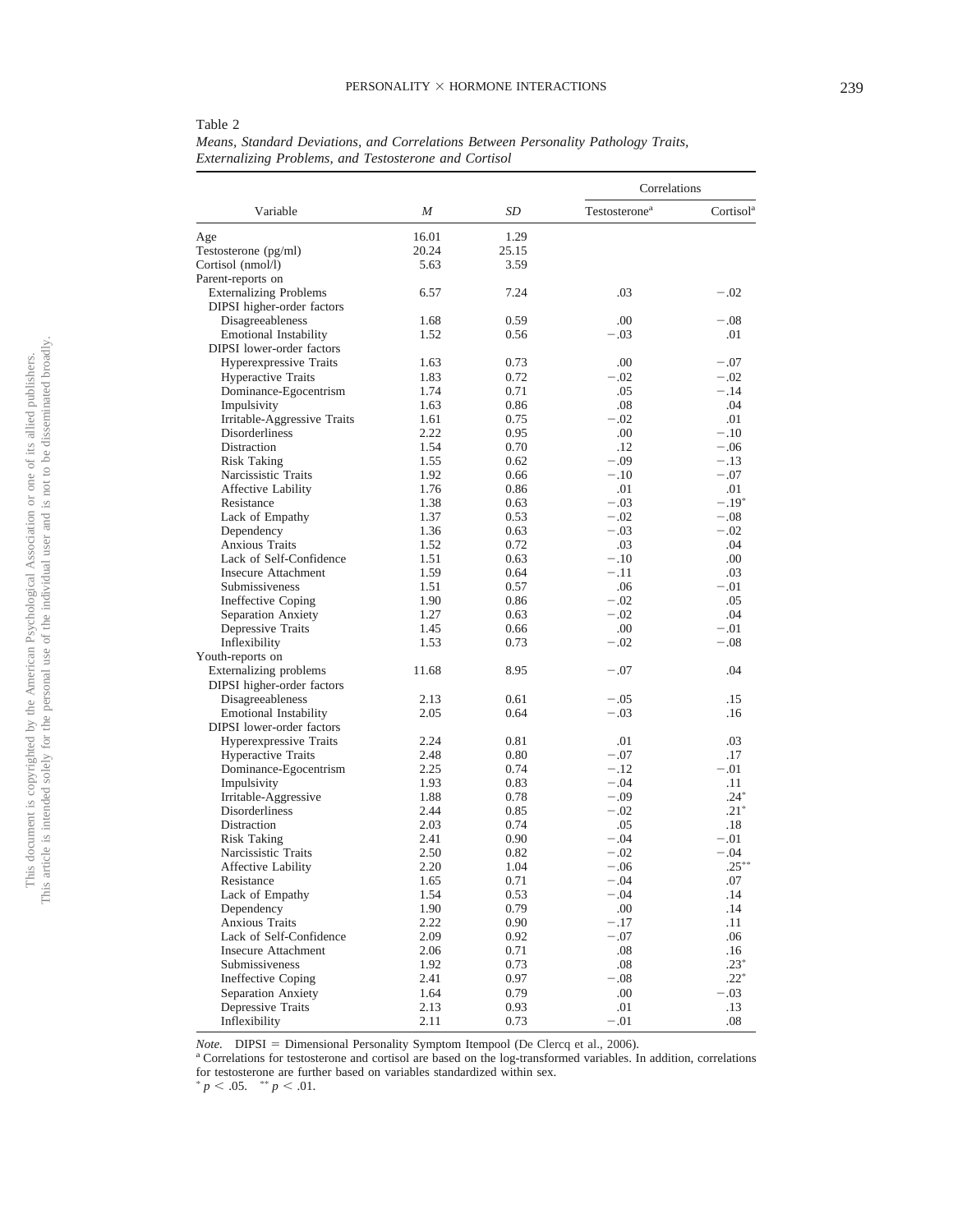|                                                 | Parent report |                  |                  | Youth report     |         |      |         |                  |
|-------------------------------------------------|---------------|------------------|------------------|------------------|---------|------|---------|------------------|
| Interaction terms                               | β             | $\boldsymbol{p}$ | $\boldsymbol{B}$ | 95% CI           | β       | p    | B       | 95% CI           |
| Testosterone $\times$ Cortisol                  | $-0.11$       | .246             | $-0.98$          | $[-2.65, 0.69]$  | $-0.21$ | .032 | $-2.26$ | $[-4.33, -0.19]$ |
| DIPSI higher-order factors                      |               |                  |                  |                  |         |      |         |                  |
| $T \times C \times Disagreesableness$           | $-0.25$       | .000             | $-2.05$          | $[-2.95, -1.15]$ | $-0.11$ | .130 | $-1.26$ | $[-2.90, 0.38]$  |
| $T \times C \times$ Emotional Instability       | $-0.29$       | .001             | $-2.22$          | $[-3.55, -0.88]$ | $-0.02$ | .820 | $-0.20$ | $[-1.89, 1.50]$  |
| <b>DIPSI</b> Disagreeableness facets            |               |                  |                  |                  |         |      |         |                  |
| $T \times C \times$ Hyperexpressive Traits      | $-0.23$       | .005             | $-1.90$          | $[-3.22, -0.58]$ | $-0.15$ | .156 | $-1.26$ | $[-3.00, 0.49]$  |
| $T \times C \times$ Hyperactive Traits          | $-0.23$       | .004             | $-2.09$          | $[-3.50, -0.68]$ | $-0.10$ | .292 | $-0.93$ | $[-2.67, 0.81]$  |
| $T \times C \times$ Dominance-Egocentrism       | $-0.24$       | .002             | $-2.09$          | $[-3.38, -0.79]$ | 0.00    | .972 | 0.04    | $[-2.18, 2.26]$  |
| $T \times C \times$ Impulsivity                 | $-0.26$       | .000             | $-2.06$          | $[-3.12, -1.01]$ | $-0.02$ | .836 | $-0.20$ | $[-2.12, 1.72]$  |
| $T \times C \times$ Irritable-Aggressive Traits | $-0.25$       | .000             | $-1.82$          | $[-2.80, -0.84]$ | $-0.09$ | .265 | $-1.03$ | $[-2.84, 0.79]$  |
| $T \times C \times$ Disorderliness              | $-0.12$       | .149             | $-1.10$          | $[-2.59, 0.40]$  | $-0.11$ | .216 | $-1.19$ | $[-3.08, 0.71]$  |
| $T \times C \times$ Distraction                 | $-0.15$       | .066             | $-1.42$          | $[-2.95, 0.10]$  | $-0.06$ | .561 | $-0.70$ | $[-3.08, 1.68]$  |
| $T \times C \times$ Risk Taking                 | $-0.11$       | .221             | $-0.89$          | $[-2.33, 0.55]$  | $-0.02$ | .773 | $-0.33$ | $[-2.55, 1.90]$  |
| $T \times C \times$ Narcissistic Traits         | $-0.10$       | .343             | $-0.83$          | $[-2.55, 0.90]$  | $-0.04$ | .746 | $-0.32$ | $[-2.29, 1.64]$  |
| $T \times C \times$ Affective Lability          | $-0.32$       | .000             | $-2.14$          | $[-3.16, -1.12]$ | $-0.13$ | .153 | $-1.27$ | $[-3.02, 0.48]$  |
| $T \times C \times$ Resistance                  | $-0.08$       | .405             | $-0.69$          | $[-2.32, 0.94]$  | $-0.01$ | .947 | $-0.07$ | $[-2.05, 1.92]$  |
| $T \times C \times$ Lack of Empathy             | $-0.24$       | .006             | $-1.78$          | $[-3.04, -0.53]$ | 0.05    | .520 | 0.74    | $[-1.54, 3.02]$  |
| <b>DIPSI</b> Emotional Instability facets       |               |                  |                  |                  |         |      |         |                  |
| $T \times C \times$ Dependency                  | $-0.32$       | .003             | $-2.37$          | $[-3.89, -0.85]$ | $-0.03$ | .730 | $-0.37$ | $[-2.48, 1.74]$  |
| $T \times C \times$ Anxious Traits              | $-0.13$       | .189             | $-1.28$          | $[-3.20, 0.64]$  | $-0.12$ | .343 | $-0.95$ | $[-2.92, 1.03]$  |
| $T \times C \times$ Lack of Self-Confidence     | $-0.27$       | .002             | $-1.90$          | $[-3.09, -0.71]$ | 0.05    | .599 | 0.54    | $[-1.48, 2.55]$  |
| $T \times C \times$ Insecure Attachment         | $-0.13$       | .233             | $-1.05$          | $[-2.78, 0.69]$  | $-0.07$ | .470 | $-0.61$ | $[-2.26, 1.05]$  |
| $T \times C \times$ Submissiveness              | $-0.23$       | .050             | $-1.80$          | $[-3.59, 0.00]$  | $-0.05$ | .649 | $-0.54$ | $[-2.87, 1.80]$  |
| $T \times C \times$ Ineffective Coping          | $-0.22$       | .006             | $-1.86$          | $[-3.19, -0.54]$ | $-0.11$ | .198 | $-1.41$ | $[-3.57, 0.75]$  |
| $T \times C \times$ Separation Anxiety          | $-0.23$       | .042             | $-1.46$          | $[-2.86, -0.06]$ | 0.04    | .750 | 0.28    | $[-1.48, 2.05]$  |
| $T \times C \times$ Depressive Traits           | $-0.24$       | .021             | $-1.61$          | $[-2.97, -0.25]$ | 0.05    | .597 | 0.44    | $[-1.21, 2.09]$  |
| $T \times C \times$ Inflexibility               | $-0.20$       | .050             | $-1.96$          | $[-3.92, 0.00]$  | $-0.20$ | .076 | $-1.66$ | $[-3.50, 0.18]$  |

Hierarchical Regressions Predicting Parent- and Youth-Reported Externalizing Problems From the Testosterone  $\times$  Cortisol or Testosterone  $\times$  Cortisol  $\times$  Personality Pathology Trait Interactions

*Note.* CI = confidence interval (values in square brackets denote 95% confidence intervals of unstandardized regression coefficients); DIPSI = Dimensional Personality Symptom Itempool (De Clercq et al., 2006);  $T =$  testosterone;  $C =$  cortisol. The full regressions with 2-way interactions included age, sex, and time of waking at Step 1, as well as main effects for testosterone and cortisol at Step 2. The full regressions with 3-way interactions included age, sex, and time of waking at Step 1, main effects for testosterone, cortisol, and the personality pathology trait at Step 2, the 2-way interaction terms between testosterone, cortisol, and the personality pathology trait at Step 3, as well as the 3-way interaction term between testosterone, cortisol, and the personality pathology trait at Step 4. Bold = significant after Bonferroni correction.

moderated the  $T \times C$  interaction effects predicting parent-reported broadband Externalizing Problems (see Table 3). As hypothesized, the  $T \times C$  interaction did not predict parent-reported Externalizing Problems at low levels of PD traits [Disagreeableness:  $b = 0.84$ ,  $t(95) = 1.24$ ,  $p = .219$ ; Emotional Instability:  $b = 0.32$ ,  $t(95) =$ 0.33,  $p = .742$ ]. At high levels of PD traits, however, the T slopes for parent-reported Externalizing Problems were significant at low C for both Disagreeableness ( $b = 4.47$ ,  $t(95) = 5.04$ ,  $p < .001$ ) and Emotional Instability ( $b = 6.19$ ,  $t(95) = 4.32$ ,  $p < .001$ ). These interactions were nonsignificant at high C levels for Emotional Instability:  $b = -1.68$ ,  $t(95) = -1.08$ ,  $p = .283$ , and Disagreeableness:  $b = -2.05$ ,  $t(95) = -2.12$ ,  $p = .037$ . To illustrate the overall pattern of results, findings were graphed at high and low values for T, C, and the PD trait (see Figure 1).

## T  $\times$  C Interaction Effects Moderated by DIPSI Facets

After Bonferroni correction, 4 of 12 Disagreeableness facets moderated the  $T \times C$  interaction in predicting parent-reported Externalizing Problems ( $p < .004$  for the 12 regressions for parentand youth-report each). Dominance-Egocentrism ( $\beta = -0.24$ ,  $t(95) = -3.21$ ,  $p = .002$ ), Impulsivity ( $\beta = -0.26$ ,  $t(95) = -3.88, p < .001$ ), Irritable-Aggressive Traits ( $\beta = -0.25$ ,  $t(95) = -3.69, p < .001$ , and Affective Lability ( $\beta = -0.32$ ,  $t(95) = -4.18$ ,  $p < .001$ ) all moderated the T  $\times$  C interaction effects predicting parent-reported broadband Externalizing Problems (see Table 3). As hypothesized, the  $T \times C$  interaction did not predict parent-reported Externalizing Problems at low levels of PD traits: (a) Dominance-Egocentrism:  $b = 1.11$ ,  $t(95) = 1.22$ ,  $p =$ .224; (b) Impulsivity:  $b = 0.59$ ,  $t(95) = 0.82$ ,  $p = .413$ ; (c) Irritable-Aggressive Traits:  $b = 0.07$ ,  $t(95) = 0.10$ ,  $p = .918$ ; and (d) Affective Lability:  $b = 0.33$ ,  $t(95) = 0.44$ ,  $p = .663$ . At high levels of PD traits, however, the T slopes for parent-reported Externalizing Problems were significant at low C for the following: (a) Dominance-Egocentrism:  $b = 3.80, t(95) = 3.14, p =$ .002; (b) Impulsivity:  $b = 3.68$ ,  $t(95) = 3.67$ ,  $p < .001$ ; (c) Irritable-Aggressive Traits:  $b = 5.16$ ,  $t(95) = 4.61$ ,  $p < .001$ ; and (d) Affective Lability:  $b = 5.13$ ,  $t(95) = 4.19$ ,  $p < .001$ . Consistent with the dual hormone hypothesis, none of these interactions were significant at high C levels: (a) Dominance-Egocentrism:  $b = -2.32$ ,  $t(95) = -1.66$ ,  $p = .100$ ; (b) Impulsivity:  $b = -2.29$ ,  $t(95) = -2.10$ ,  $p = .038$ ; (c) Irritable-Aggressive Traits:  $b = -1.32$ ,  $t(95) = -1.51$ ,  $p = .135$ ; and (d) Affective Lability:  $b = -2.26$ ,  $t(95) = -2.25$ ,  $p = .027$ . To illustrate the overall pattern of results, findings for all four significant Disagreeableness

Table 3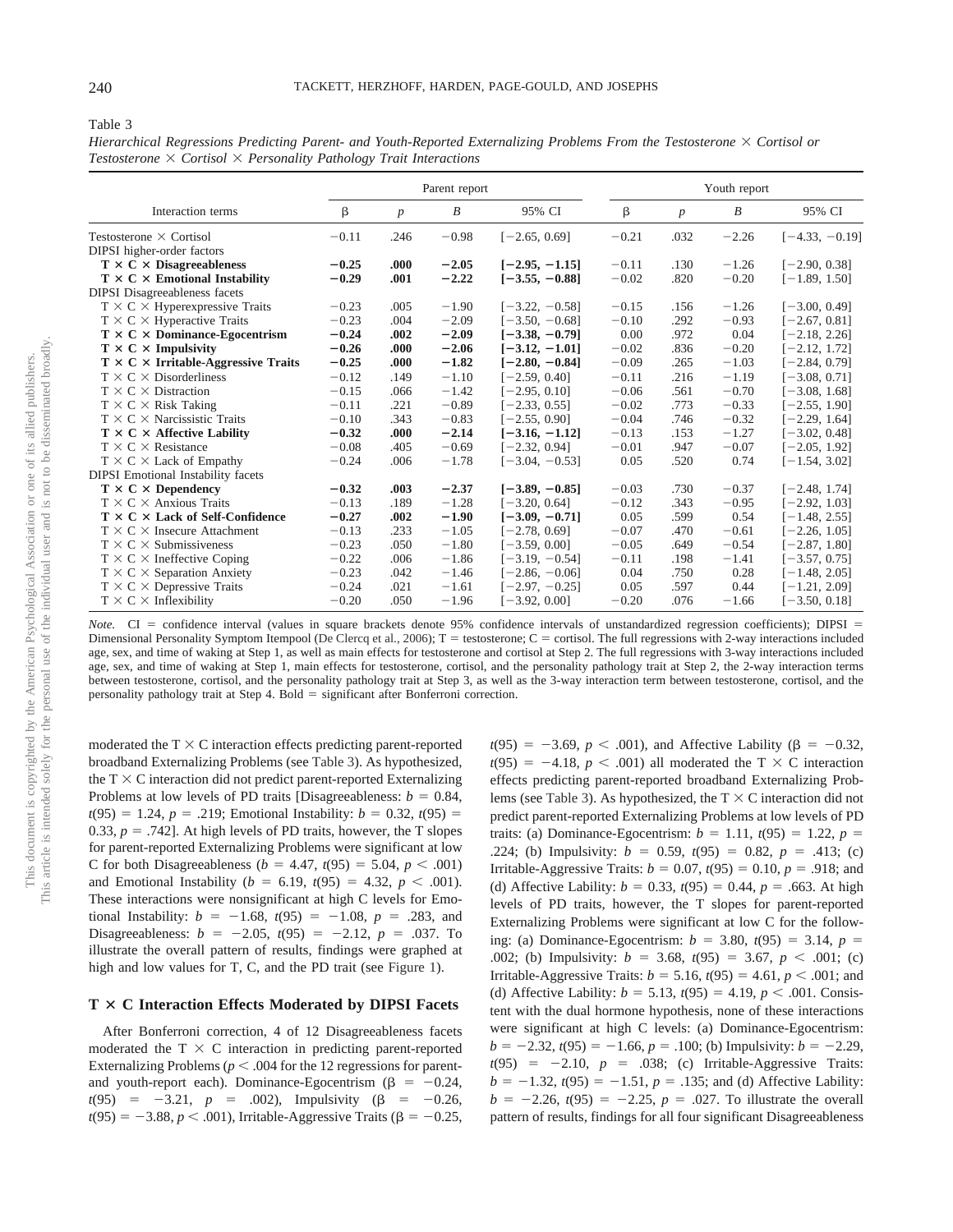

*Figure 1.* Interaction between cortisol and testosterone in predicting Externalizing Problems at high and low personality pathology.

facets were graphed at high and low values for T, C, and the Disagreeableness facet (see Figure 2).

After Bonferroni correction, 2 of 9 Emotional Instability facets moderated the  $T \times C$  interaction in predicting parent-reported Externalizing Problems ( $p < .006$  for the nine regressions for parent- and youth-report each). Dependency  $(\beta = -0.32,$  $t(95) = -3.10$ ,  $p = .003$ ) and Lack of Self-Confidence  $(\beta = -0.27, t(95) = -3.18, p = .002)$  moderated the T  $\times$  C interaction effects predicting parent-reported broadband Externalizing Problems. As hypothesized, the  $T \times C$  interactions in predicting parent-reported Externalizing Problems were *not* significant at low levels of PD traits: (a) Dependency:  $b = 0.15$ ,  $t(95) =$ 0.17,  $p = .867$ ; and (b) Lack of Self-Confidence:  $b = 0.23$ ,  $t(95) =$ 0.26,  $p = .799$ . At high levels of PD traits, however, the T slopes for parent-reported Externalizing Problems were significant at low C for the following: (a) Dependency:  $b = 5.32$ ,  $t(95) = 4.27$ ,  $p <$ .001; and (b) Lack of Self-Confidence:  $b = 6.05$ ,  $t(95) = 4.59$ ,  $p <$ .001. Consistent with the dual hormone hypothesis, *neither* of these interactions were significant at high C levels: (a) Dependency:  $b = -1.81$ ,  $t(95) = -0.98$ ,  $p = .327$ ; and (b) Lack of Self-Confidence:  $b = -0.36$ ,  $t(95) = -0.28$ ,  $p = .780$ . To illustrate the overall pattern of results, findings for the 2 significant Emotional Instability facets were graphed at high and low values for T, C, and the Emotional Instability facet (see Figure 3).

#### **Discussion**

The current study provides the first evidence for the dualhormone hypothesis of C and T in the prediction of externalizing problems in a mixed-sex, community, adolescent sample, but only in the context of personality pathology traits. Specifically, this approach suggests that the joint influence of T and C on adolescent externalizing is especially pronounced at high levels of Disagreeableness and Emotional Instability personality traits, for parentreported traits and behaviors. Previous investigations in adolescents have been limited to clinical and incarcerated samples of male participants (Dabbs et al., 1991; Popma et al., 2007) in predicting externalizing problems. The present findings suggest that hormonal influences on core aspects of externalizing extend to adolescents from the community and to adolescents of both sexes, when considering variations in more broadly distributed personality traits.

Upon analyzing moderation by PD traits, evidence for the dualhormone hypothesis (operationalized as a significant  $T \times C$  interaction) emerged. Specifically, hypotheses at the higher-order level were supported, such that moderation occurred for Disagreeableness and Emotional Instability traits in the prediction of broadband Externalizing Problems. Simple slopes analyses revealed virtually identical effects across all these interactions: high T predicted greater externalizing when C was low, but only in the context of high PD traits. Thus, failure to observe robust  $T \times C$  interactions when PD traits are not considered may be a result of the heterogeneity of normal-range externalizing characteristics in a mixedsex, community sample of youth. Future research will determine whether PD traits continue to serve as powerful tools to elucidate dual-hormone hypothesis effects in normative, mixed-sex populations.

Analyses at the lower-order trait level were exploratory, because of the lack of previous research on this topic. Thus, a stringent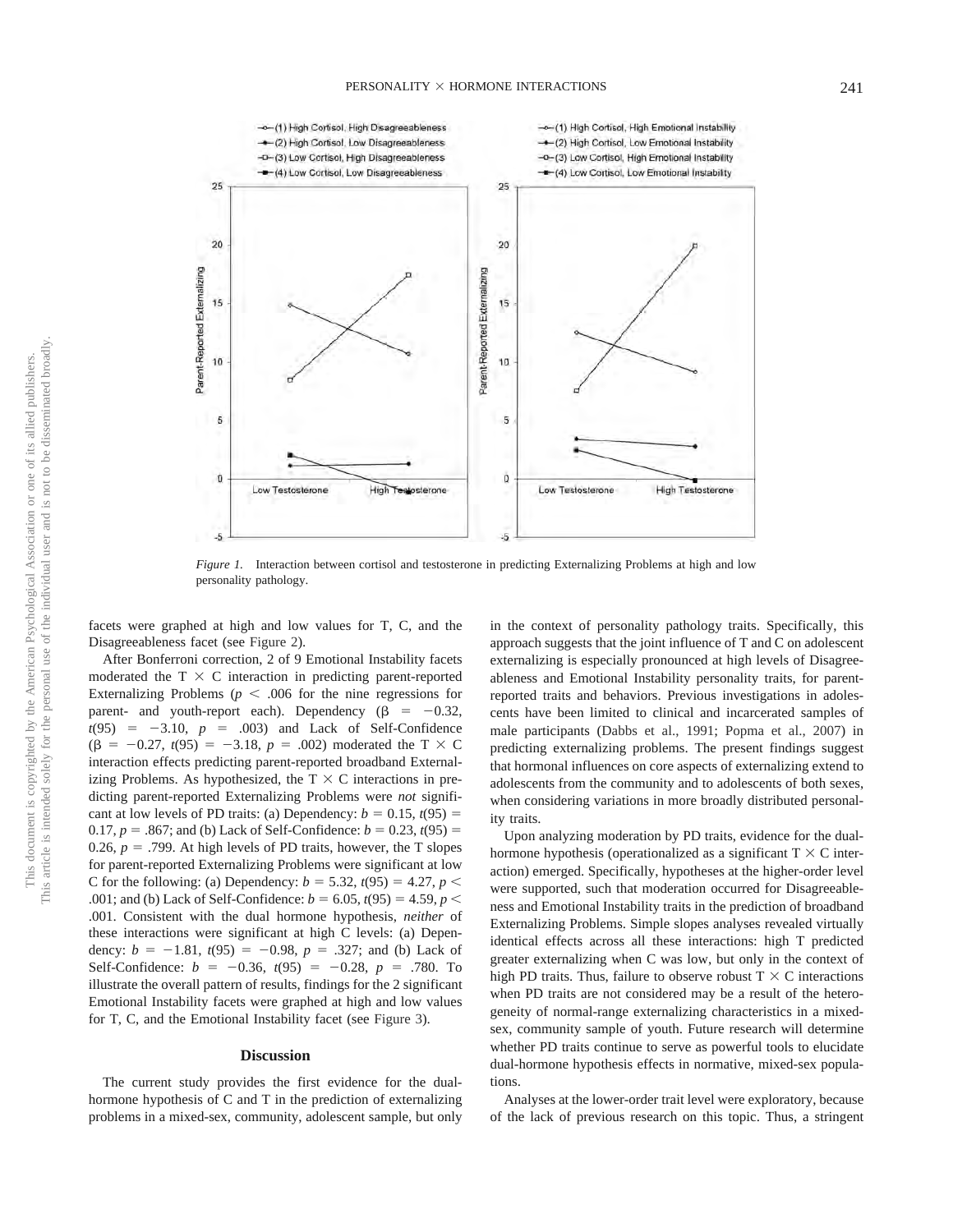

*Figure 2.* Interaction between cortisol and testosterone in predicting Externalizing Problems at high and low Disagreeableness facets.

significance level was applied to these results. These analyses suggested that several facets from the Disagreeableness trait domain were driving these findings: Dominance-Egocentrism, Impulsivity, Irritable-Aggressive Traits, and Affective Lability. These traits are largely consistent with the broader dual-hormone hypothesis literature on normal-range social dominance characteristics that appear to be relevant for T-C functioning. Indeed, on probing these interaction effects, all facets followed the same pattern, demonstrating T effects on externalizing when C levels were low. Two facets from the Emotional Instability domain also emerged as significant: Dependency and Lack of Self-Confidence. The direction of these effects followed a similar pattern: the T  $\times$ C interaction was associated with Externalizing Problems, but only for youth showing high-risk levels of these PD facets. Given the exploratory nature of these analyses, however, they should be replicated in future studies.

The results from this study provide a number of additional contributions to the growing literature examining the dualhormone hypothesis. For example, the unique characteristics of this sample (inclusion of males and females, broad adolescent age range, community participants) serve to bridge findings from clinical and incarcerated samples of adolescents (Dabbs et al., 1991; Popma et al., 2007) and nonclinical (primarily college student) samples of adults (Denson, Mehta, et al., 2013; Geniole, Carré, & McCormick, 2011; Mehta & Josephs, 2010; Zilioli & Watson, 2012). Hormonal links to youth antisocial behavior are often stronger in clinical samples than in community samples (Alink et al., 2008; Popma et al., 2007), which may reflect a higher threshold for hormonal influences on externalizing problems at earlier ages. The findings from the present study suggest that this threshold may

be moderated by normatively distributed social dominance constructs (such as PD traits), which are easily detectable across adolescence. It may also be the case that aspects of pubertal development, such as pubertal timing, are important moderators of hormonal influences on behavior (Susman et al., 2010), which are largely masked in adult samples (when pubertal variables such as timing are infrequently measured and pubertal status has reached asymptote). Indeed, the current sample was innovative in including adolescents across a broad age range, but this age range also limited the ability to detect age-specific findings across adolescent development. We suggest that future studies examine such effects much more closely across different ages and critical developmental periods, such as the pubertal transition.

An additional implication from this study highlights the importance and potential utility in gathering other-informant reports on personality pathology. The significant findings presented here were significant for parent-reported PD traits, with virtually no predictive validity found for youth self-reported PD traits, despite parent–child agreement of similar magnitude ( $rM_{ave}$  = .29) to that found for other psychopathology constructs (Achenbach, McConaughy, & Howell, 1987). Although research with adults is often restricted to self-report data, these results suggest that other informants (such as parents, in the present study) may have better insight into PD traits, providing more valid measures of these constructs than would be obtained from self-reports alone. These findings correspond with evidence from adult populations that informant reports may provide incremental variance beyond selfreports when measuring PD constructs (Oltmanns & Turkheimer, 2009).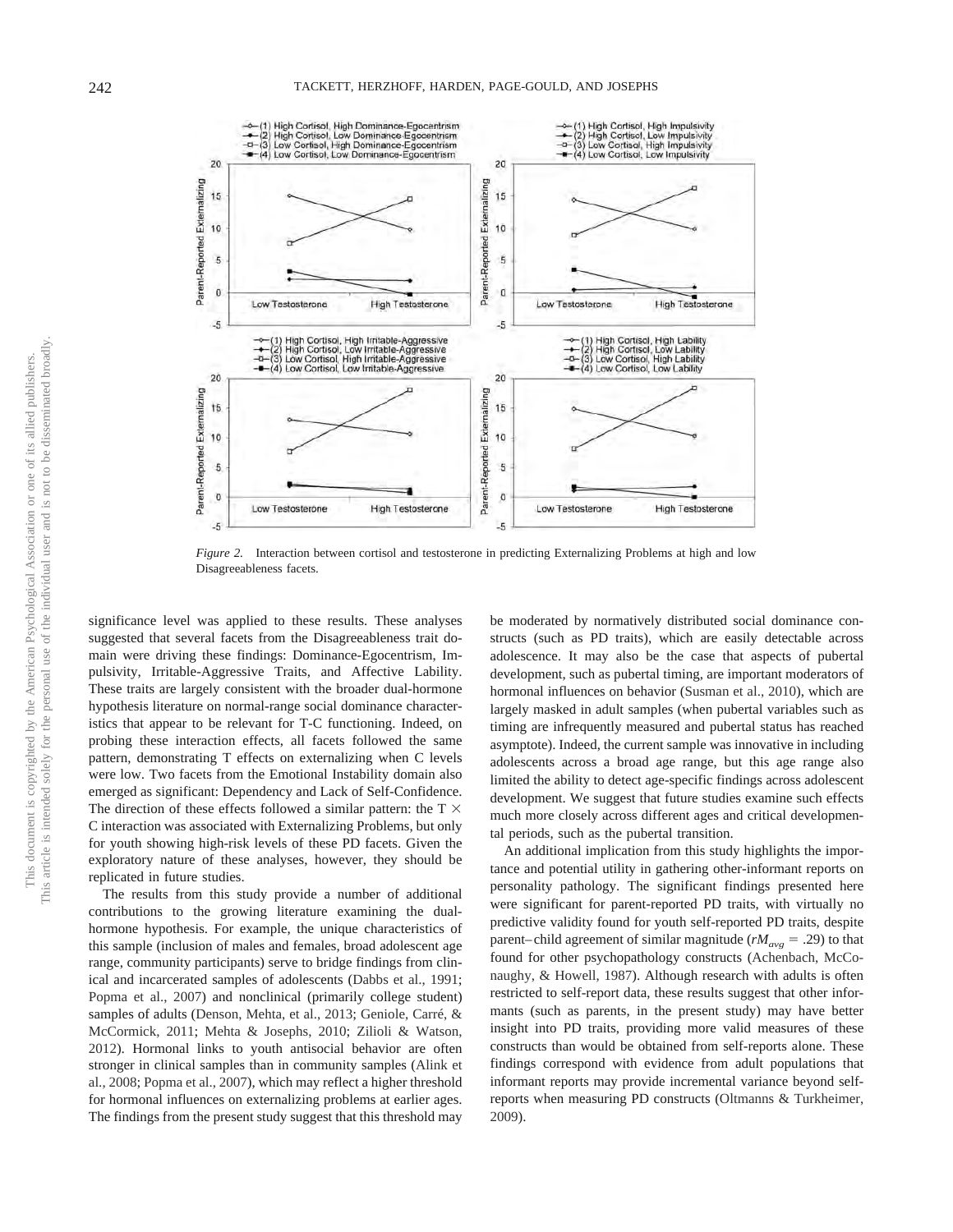

*Figure 3.* Interaction between cortisol and testosterone in predicting Externalizing Problems at high and low Emotional Instability facets.

Studies have also demonstrated that the effects of T on negative adolescent outcomes such as risky or delinquent behaviors depend on exposure to high-risk environmental contexts (Booth, Johnson, Granger, Crouter, & McHale, 2003; Rowe, Maughan, Worthman, Costello, & Angold, 2004). That is, hormones show a complex interplay with environmental context, and covary with adaptive or maladaptive pathways, depending on environmental features. Recent research with adults has also paid increasing attention to contextual features, such as social threat or challenge, and has suggested that attention to environmental context may ultimately provide a more nuanced view of the mechanisms underlying the joint T-C relationship with behavior (Mehta & Josephs, 2010; Denson, Mehta, et al., 2013; Zilioli & Watson, 2012). The examination of additional moderators such as PD traits represents an excellent mechanism for further tests of Person  $\times$  Environment Fit, as the same personality traits can also be both adaptive and maladaptive in different circumstances. Furthermore, given the relative ease with which PD traits can be measured (compared to biological indicators), they offer a clinically tractable mechanism for examining Person  $\times$  Environment Fit that may help explain why some adolescents with high-risk hormone profiles are able to channel their behavior in adaptive ways. Attention to environmental context may also prove useful in incorporating estimates of hormonal reactivity to different types of environmental stimuli. At least one study to date has found T to interact with C reactivity, rather than baseline C, in predicting antisocial features of psychopathy in a primarily male sample of community adults (Glenn et al., 2011). Examination of hormonal reactivity will allow for controlled manipulation of environmental features (e.g., social vs.

nonsocial stressors)—and differential hormonal reactivity to such features—to further our understanding of contextual moderation of the dual-hormone hypothesis.

Although main effects of C and T were not predicted (and largely not found), analyses revealed multiple findings for the relevance of the  $T \times C$  interaction on parent-reported externalizing problems for youth with high levels of externalizing-relevant PD traits. Various hypotheses have been put forth to explain the interactive effect of T and C on socially dominant behaviors, including the possibility that inhibitory influences of high C counteract high T levels either at the behavioral or neuroendocrinological levels, or both (Dabbs et al., 1991; Popma et al., 2007; Mehta & Josephs, 2010; Zilioli & Watson, 2012). Probing the significant interactions in the present study largely supported the existing evidence for the inhibitory effect of high C on T, such that T main effects were found only when C levels were low. It is also important for future studies to expand the examination of personality traits considered as potential moderators of hormone– behavior associations, with recognition that such personality traits may not directly map on to target hormones or behaviors in clear and straightforward ways.

The sample size, although consistent with other studies on this topic (e.g., Dabbs et al., 1991; Popma et al., 2007), may have limited the ability of the present study to detect significant interaction effects. Future studies with larger samples will be important to determine whether such effects are meaningful at the broader population level, and will also prove useful in focused analyses examining potential age-specific effects. Additional limitations of the study were the storage of saliva at  $-20$  °C instead of  $-80$  °C,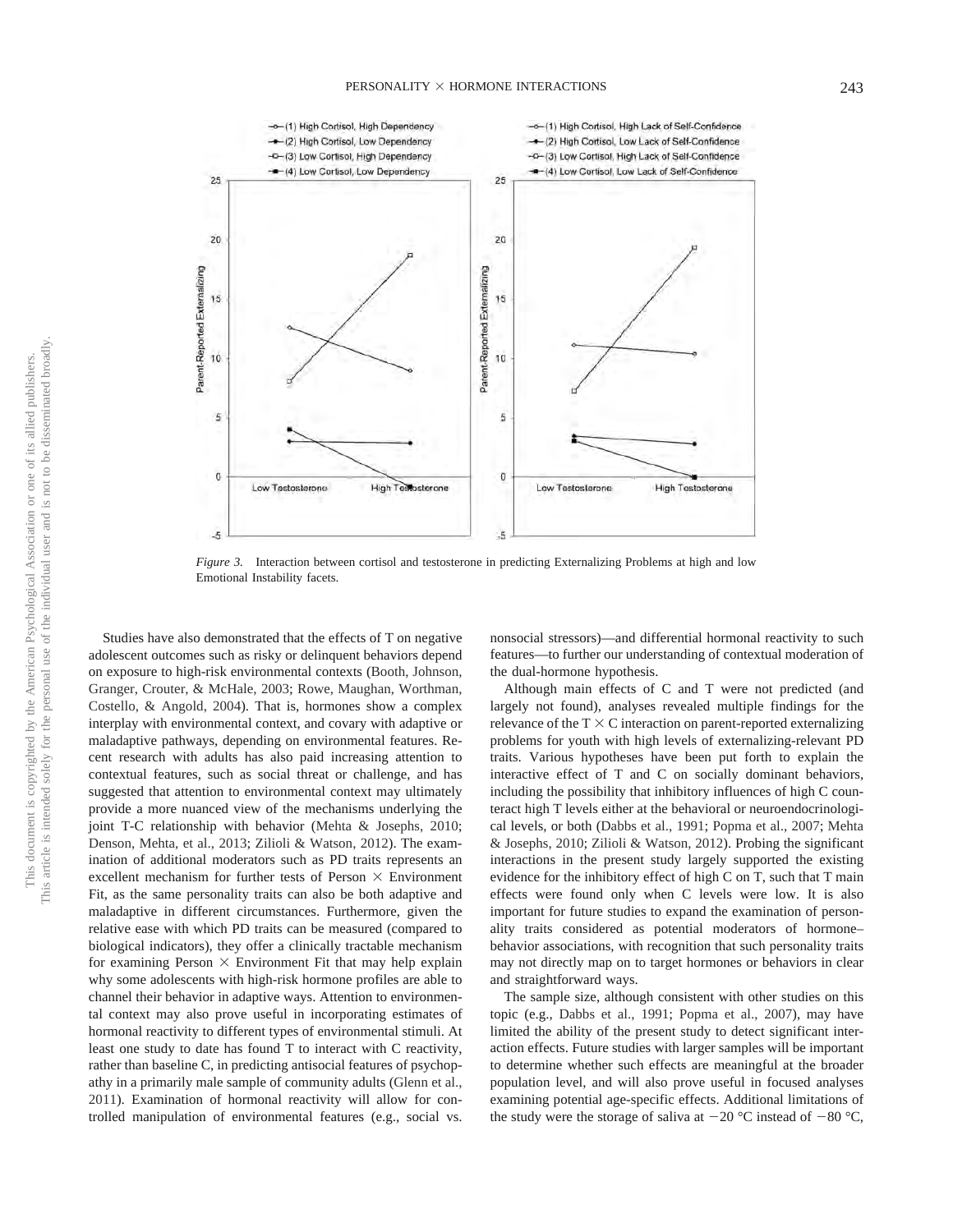This article is intended solely for the personal use of the individual user and is not to be disseminated broadly.

which some research recommends because higher temperatures can be problematic for sex hormones (e.g., Dabbs, 1991; Granger et al., 2004), and the single measurement of T and C taken at various points in the afternoon. Although all samples were collected between noon and sundown and we were able to control for time of waking, future investigations could improve on measurement by standardizing time of day across all participants and collecting multiple measures of T and C, preferably across multiple days. It is important to emphasize, however, that recent research has found that measurements of C and T 14 days apart are highly correlated ( $rs = .65-.78$ ; Liening et al., 2010), supporting the temporal stability of such measurements. A related point is the need for future studies to consider the potential differences between acute and chronic effects of T and C on externalizing behaviors. Although the present study cannot disentangle such effects, it is possible that acutely versus chronically high levels of T and C relate differentially with risk-taking behavior (Coates & Herbert, 2008). Thus, this remains an important direction for future research.

Taken together, these results provide the first evidence for the dual-hormone hypothesis in a mixed-sex sample of community adolescents. Importantly, these findings suggest that externalizingrelevant personality pathology traits are important moderators of the  $T \times C$  relationship, which may be masked in more normative samples if personality moderators are not considered. These effects were only significant in parent-report of personality and behavior, consistent with work in adult populations demonstrating limited validity of self-report when assessing PD traits. The effects were quite robust, however, across broadband Externalizing Problems and underscore the impact of the joint relationship of the HPG and HPA axes in disinhibitory psychopathology in community youth.

#### **References**

- Achenbach, T. M., & Edelbrock, C. S. (1978). The classification of child psychopathology: A review and analysis of empirical efforts. *Psychological Bulletin, 85,* 1275–1301. doi:10.1037/0033-2909.85.6.1275
- Achenbach, T. M., McConaughy, S. H., & Howell, C. T. (1987). Child/ adolescent behavioral and emotional problems: Implications of crossinformant correlations for situational specificity. *Psychological Bulletin, 101,* 213–232. doi:10.1037/0033-2909.101.2.213
- Achenbach, T. M., & Rescorla, L. A. (2001). *Manual for the ASEBA school-age forms & profiles*. Burlington, VT: University of Vermont, Research Center for Children, Youth & Families.
- Alink, L. R. A., van IJzendoorn, M. H., Bakermans-Kranenburg, M. J., Mesman, J., Juffer, F., & Koot, H. M. (2008). Cortisol and externalizing problems in children and adolescents: Mixed meta-analytic evidence for the inverse relation of basal cortisol and cortisol reactivity with externalizing problems. *Developmental Psychobiology, 50,* 427– 450. doi: 10.1002/dev.20300
- Allport, G. W. (1937). *Personality: A psychological interpretation*. New York, NY: Holt, Rinehart & Winston.
- Archer, J., Graham-Kevan, N., & Davies, M. (2005). Testosterone and aggression: A reanalysis of Book, Starzyk, and Quinsey's (2001) study. *Aggression and Violent Behavior, 10,* 241–261. doi:10.1016/j.avb.2004 .01.001
- Baker, L. A., Jacobson, K. C., Raine, A., Lozano, D. I., & Bezdjian, S. (2007). Genetic and environmental bases of childhood antisocial behavior: A multi-informant twin study. *Journal of Abnormal Psychology, 116,* 219 –235. doi:10.1037/0021-843X.116.2.219
- Booth, A., & Dabbs, J. M. (1993). Testosterone and men's marriages. *Social Forces, 72,* 463– 477.
- Booth, A., Johnson, D. V., Granger, D. A., Crouter, A. C., & McHale, S. (2003). Testosterone and child and adolescent adjustment: The moderating role of parent-child relationships. *Developmental Psychology, 39,* 85–98. doi:10.1037/0012-1649.39.1.85
- Burnstein, K. L., Maiorino, C. A., Dai, J. L., & Cameron, D. J. (1995). Androgen and glucocorticoid regulation of androgen receptor cDNA expression. *Molecular and Cellular Endocrinology, 115,* 177–186. doi: 10.1016/0303-7207(95)03688-1
- Burt, S. A. (2012). How do we optimally conceptualize the heterogeneity within antisocial behavior? An argument for aggressive versus nonaggressive behavioral dimensions. *Clinical Psychology Review, 32,* 263–279. doi:10.1016/j.cpr.2012.02.006
- Carré, J. M., & McCormick, C. M. (2008). Aggressive behavior and change in salivary testosterone concentrations predict willingness to engage in a competitive task. *Hormones and Behavior*, 54, 403-409. doi:10.1016/j.yhbeh.2008.04.008
- Chen, S., Wang, J., Yu, G., Liu, W., & Pearce, D. (1997). Androgen and glucocorticoid receptor heterodimer formation. A possible mechanism for mutual inhibition of transcriptional activity. *The Journal of Biological Chemistry, 272,* 14087–14092. doi:10.1074/jbc.272.22.14087
- Coates, J. M., & Herbert, J. (2008). Endogenous steroids and financial risk taking on a London trading floor. *PNAS Proceedings of the National Academy of Sciences of the United States of America, 105,* 6167– 6172. doi:10.1073/pnas.0704025105
- Dabbs, J. M. (1991). Salivary testosterone measurements: Collecting, storing, and mailing saliva samples. *Physiology & Behavior, 49,* 815– 817. doi:10.1016/0031-9384(91)90323-G
- Dabbs, J. M., Jurkovic, G. J., & Frady, R. L. (1991). Salivary testosterone and cortisol among late adolescent male offenders. *Journal of Abnormal Child Psychology, 19,* 469 – 478. doi:10.1007/BF00919089
- Davies, P. T., Sturge-Apple, M. L., & Cicchetti, D. (2011). Interparental aggression and children's adrenocortical reactivity: Testing an evolutionary model of allostatic load. *Development and Psychopathology, 23,* 801– 814. doi:10.1017/S0954579411000319
- De Clercq, B., De Fruyt, F., Van Leeuwen, K., & Mervielde, I. (2006). The structure of maladaptive personality traits in childhood: A step toward an integrative developmental perspective for *DSM-V*. *Journal of Abnormal Psychology, 115,* 639 – 657. doi:10.1037/0021-843X.115.4.639
- Denson, T. F., Mehta, P. H., & Tan, D. H. (2013). Endogenous testosterone and cortisol jointly influence reactive aggression in women. *Psychoneuroendocrinology, 38,* 416 – 424. doi:10.1016/j.psyneuen.2012.07.003
- Denson, T. F., Ronay, R., von Hippel, W., & Schira, M. M. (2013). Risk for aggression: Endogenous testosterone and cortisol modulate neural responses to induced anger control. *Social Neuroscience, 8,* 165–177. doi:10.1080/17470919.2012.655425
- DeYoung, C. G., & Clark, R. (2012). The gene in its natural habitat: The importance of gene-trait interactions. *Development and Psychopathology, 24,* 1307–1318. doi:10.1017/S0954579412000727
- Dick, D. M., Aliev, F., Wang, J. C., Grucza, R. A., Schuckit, M., Kuperman, S., . . . Goate, A. (2008). Using dimensional models of externalizing psychopathology to aid in gene identification. *Archives of General Psychiatry, 65,* 310 –318. doi:10.1001/archpsyc.65.3.310
- Ehrenkranz, J., Bliss, E., & Sheard, M. H. (1974). Plasma testosterone: Correlation with aggressive behavior and social dominance in man. *Psychosomatic Medicine, 36,* 469 – 475.
- Geniole, S. N., Carré, J. M., & McCormick, C. M. (2011). State, not trait, neuroendocrine function predicts costly reactive aggression in men after social exclusion and inclusion. *Biological Psychology, 87,* 137–145. doi:10.1016/j.biopsycho.2011.02.020
- Gettler, L. T., McDade, T. W., & Kuzawa, C. W. (2011). Cortisol and testosterone in Filipino young adult men: Evidence for co-regulation of both hormones by fatherhood and relationship status. *American Journal of Human Biology, 23,* 609 – 620. doi:10.1002/ajhb.21187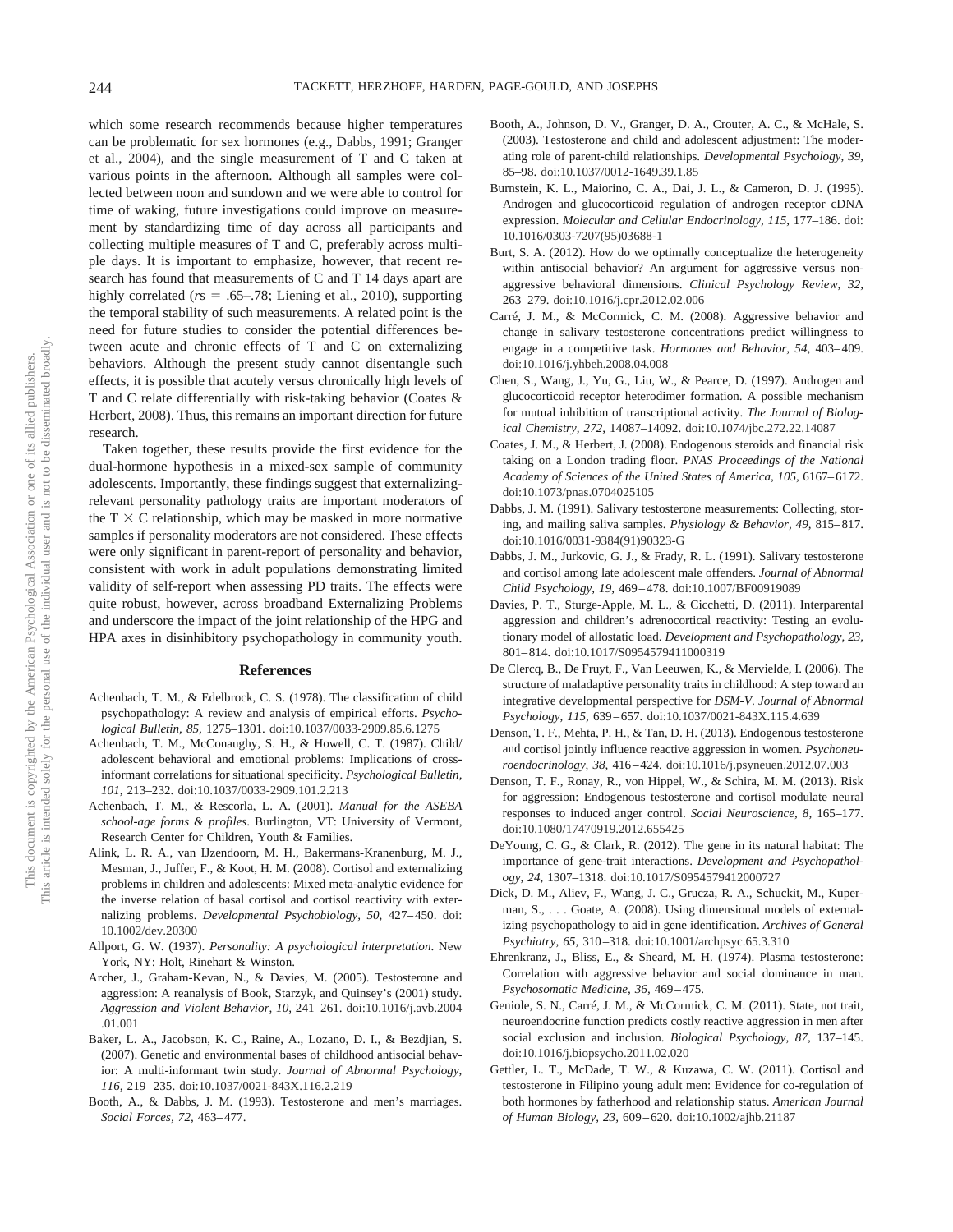- Glenn, A. L., Raine, A., Schug, R. A., Gao, Y., & Granger, D. A. (2011). Increased testosterone to cortisol ratio in psychopathy. *Journal of Abnormal Psychology, 120,* 389 –399. doi:10.1037/a0021407
- Granger, D. A., Schwartz, E. B., Booth, A., & Arentz, M. (1999). Salivary testosterone determination in studies of child health and development. *Hormones and Behavior, 35,* 18 –27. doi:10.1006/hbeh.1998.1492
- Granger, D. A., Shirtcliff, E. A., Booth, A., Kivlighan, K. T., & Schwartz, E. B. (2004). The "trouble" with salivary testosterone. *Psychoneuroendocrinology, 29,* 1229 –1240. doi:10.1016/j.psyneuen.2004.02.005
- Gunnar, M. R., Kryzer, E., Van Ryzin, M. J., & Phillips, D. A. (2011). The import of the cortisol rise in child care differs as a function of behavioral inhibition. *Developmental Psychology, 47,* 792– 803. doi:10.1037/ a0021902
- Hayes, A. F. (2013). *Introduction to mediation, moderation, and conditional process analysis*. New York, NY: The Guilford Press.
- Johnson, E. O., Kamilaris, T. C., Chrousos, G. P., & Gold, P. W. (1992). Mechanisms of stress: A dynamic overview of hormonal and behavioral homeostasis. *Neuroscience and Biobehavioral Reviews, 16,* 115–130. doi:10.1016/S0149-7634(05)80175-7
- Johnson, S. L., Leedom, L. J., & Muhtadie, L. (2012). The dominance behavioral system and psychopathology: Evidence from self-report, observational, and biological studies. *Psychological Bulletin, 138,* 692– 743. doi:10.1037/a0027503
- Jones, S. E., Miller, J. D., & Lynam, D. R. (2011). Personality, antisocial behavior, and aggression: A meta-analytic review. *Journal of Criminal Justice, 39,* 329 –337. doi:10.1016/j.jcrimjus.2011.03.004
- Josephs, R. A., Sellers, J. G., Newman, M. L., & Mehta, P. H. (2006). The mismatch effect: When testosterone and status are at odds. *Journal of Personality and Social Psychology, 90,* 999 –1013. doi:10.1037/0022- 3514.90.6.999
- Kirschbaum, C., & Hellhammer, D. H. (1994). Salivary cortisol in psychoneuroendocrine research: Recent developments and applications. *Psychoneuroendocrinology, 19,* 313–333. doi:10.1016/0306- 4530(94)90013-2
- Kotov, R., Gamez, W., Schmidt, F., & Watson, D. (2010). Linking "big" personality traits to anxiety, depressive, and substance use disorders: A meta-analysis. *Psychological Bulletin, 136,* 768 – 821. doi:10.1037/ a0020327
- Kreuz, L. E., & Rose, R. M. (1972). Assessment of aggressive behavior and plasma testosterone in a young criminal population. *Psychosomatic Medicine, 34,* 321–332.
- Krueger, R. F. (1999). The structure of common mental disorders. *Archives of General Psychiatry, 56,* 921–926. doi:10.1001/archpsyc.56.10.921
- Krueger, R. F., & Markon, K. E. (2006). Reinterpreting comorbidity: A model-based approach to understanding and classifying psychopathology. *Annual Review of Clinical Psychology, 2,* 111–133. doi:10.1146/ annurev.clinpsy.2.022305.095213
- Krueger, R. F., McGue, M., & Iacono, W. G. (2001). The higher-order structure of common DSM mental disorders: Internalization, externalization, and their connections to personality. *Personality and Individual Differences, 30,* 1245–1259. doi:10.1016/S0191-8869(00)00106-9
- Krueger, R. F., & South, S. C. (2009). Externalizing disorders: Cluster 5 of the proposed meta-structure for DSM-V and ICD-11. *Psychological Medicine, 39,* 2061–2070. doi:10.1017/S0033291709990328
- Lahey, B. B., & Waldman, I. D. (2007). Personality dispositions and the development of violence and conduct problems. In D. J. Flannery, A. T. Vazsonyi, & I. D. Waldman (Eds.), *The Cambridge handbook of violent behavior and aggression* (pp. 260 –287). New York, NY: Cambridge University Press. doi:10.1017/CBO9780511816840.013
- Liening, S. H., Stanton, S. J., Saini, E. K., & Schultheiss, O. C. (2010). Salivary testosterone, cortisol, and progesterone: Two-week stability, interhormone correlations, and effects of time of day, menstrual cycle, and oral contraceptive use on steroid hormone levels. *Physiology & Behavior, 99,* 8–16. doi:10.1016/j.physbeh.2009.10.001
- Martel, M. M. (2009). A new perspective on Attention-Deficit/ Hyperactivity Disorder: Emotion dysregulation and trait models. *Journal of Child Psychology and Psychiatry, 50,* 1042–1051. doi:10.1111/j .1469-7610.2009.02105.x
- Mehta, P. H., & Beer, J. S. (2010). Neural mechanisms of the testosteroneaggression relation: The role of orbitofrontal cortex. *Journal of Cognitive Neuroscience, 22,* 2357–2368. doi:10.1162/jocn.2009.21389
- Mehta, P. H., Jones, A. C., & Josephs, R. A. (2008). The social endocrinology of dominance: Basal testosterone predicts cortisol changes and behavior following victory and defeat. *Journal of Personality and Social Psychology, 94,* 1078 –1093. doi:10.1037/0022-3514.94.6.1078
- Mehta, P. H., & Josephs, R. A. (2006). Testosterone change after losing predicts the decision to compete again. *Hormones and Behavior, 50,* 684 – 692. doi:10.1016/j.yhbeh.2006.07.001
- Mehta, P. H., & Josephs, R. A. (2010). Testosterone and cortisol jointly regulate dominance: Evidence for a dual-hormone hypothesis. *Hormones and Behavior, 58,* 898 –906. doi:10.1016/j.yhbeh.2010.08.020
- Mehta, P. H., Wuehrmann, E., & Josephs, R. A. (2009). When are low testosterone levels advantageous?: The moderating role of individual versus intergroup competition. *Hormones and Behavior, 56,* 158 –162. doi:10.1016/j.yhbeh.2009.04.001
- Miller, J. D., & Lynam, D. (2001). Structural models of personality and their relation to antisocial behavior: A meta-analytic review. *Criminology, 39,* 765–798. doi:10.1111/j.1745-9125.2001.tb00940.x
- Newman, M. L., Sellers, J. G., & Josephs, R. A. (2005). Testosterone, cognition, and social status. *Hormones and Behavior, 47,* 205–211. doi:10.1016/j.yhbeh.2004.09.008
- Nigg, J. T. (2006). Temperament and developmental psychopathology. *Journal of Child Psychology and Psychiatry, 47,* 395– 422. doi:10.1111/ j.1469-7610.2006.01612.x
- Olson, S. L., Schilling, E. M., & Bates, J. E. (1999). Measurement of impulsivity: Construct coherence, longitudinal stability, and relationship with externalizing problems in middle childhood and adolescence. *Journal of Abnormal Child Psychology, 27,* 151–165. doi:10.1023/A: 1021915615677
- Oltmanns, T. F., & Turkheimer, E. (2009). Person perception and personality pathology. *Current Directions in Psychological Science, 18,* 32–36. doi:10.1111/j.1467-8721.2009.01601.x
- Oyegbile, T. O., & Marler, C. A. (2005). Winning fights elevates testosterone levels in California mice and enhances future ability to win fights. *Hormones and Behavior, 48,* 259 –267. doi:10.1016/j.yhbeh.2005.04 .007
- Petersen, A., Crockett, L., Richards, M., & Boxer, A. (1988). A self-report measure of pubertal status: Reliability, validity, and initial norms. *Journal of Youth and Adolescence, 17,* 117–133. doi:10.1007/BF01537962
- Popma, A., Vermeiren, R., Geluk, C. A. M. L., Rinne, T., van den Brink, W., Knol D. L., . . . Doreleijers, T. A. (2007). Cortisol moderates the relationship between testosterone and aggression in delinquent male adolescents. *Biological Psychiatry, 61,* 405– 411. doi:10.1016/j.biopsych .2006.06.006
- Rowe, R., Maughan, B., Worthman, C. M., Costello, E. J., & Angold, A. (2004). Testosterone, antisocial behavior, and social dominance in boys: Pubertal development and biosocial interaction. *Biological Psychiatry, 55,* 546 –552. doi:10.1016/j.biopsych.2003.10.010
- Schulkin, J. (2007). Autism and the amygdala: An endocrine hypothesis. *Brain and Cognition, 65,* 87–99. doi:10.1016/j.bandc.2006.02.009
- Schulkin, J., Gold, P. W., & McEwen, B. (1998). Induction of corticotropin-releasing hormone gene expression by glucocorti-coids: Implications for understanding the states of fear and anxiety and allostatic load. *Psychoneuroendocrinology, 23,* 219 –243. doi:10.1016/ S0306-4530(97)00099-1
- Sellers, J. G., Mehl, M. R., & Josephs, R. A. (2007). Hormones and personality: Testosterone as a marker of individual differences. *Journal of Research in Personality, 41,* 126 –138. doi:10.1016/j.jrp.2006.02.004